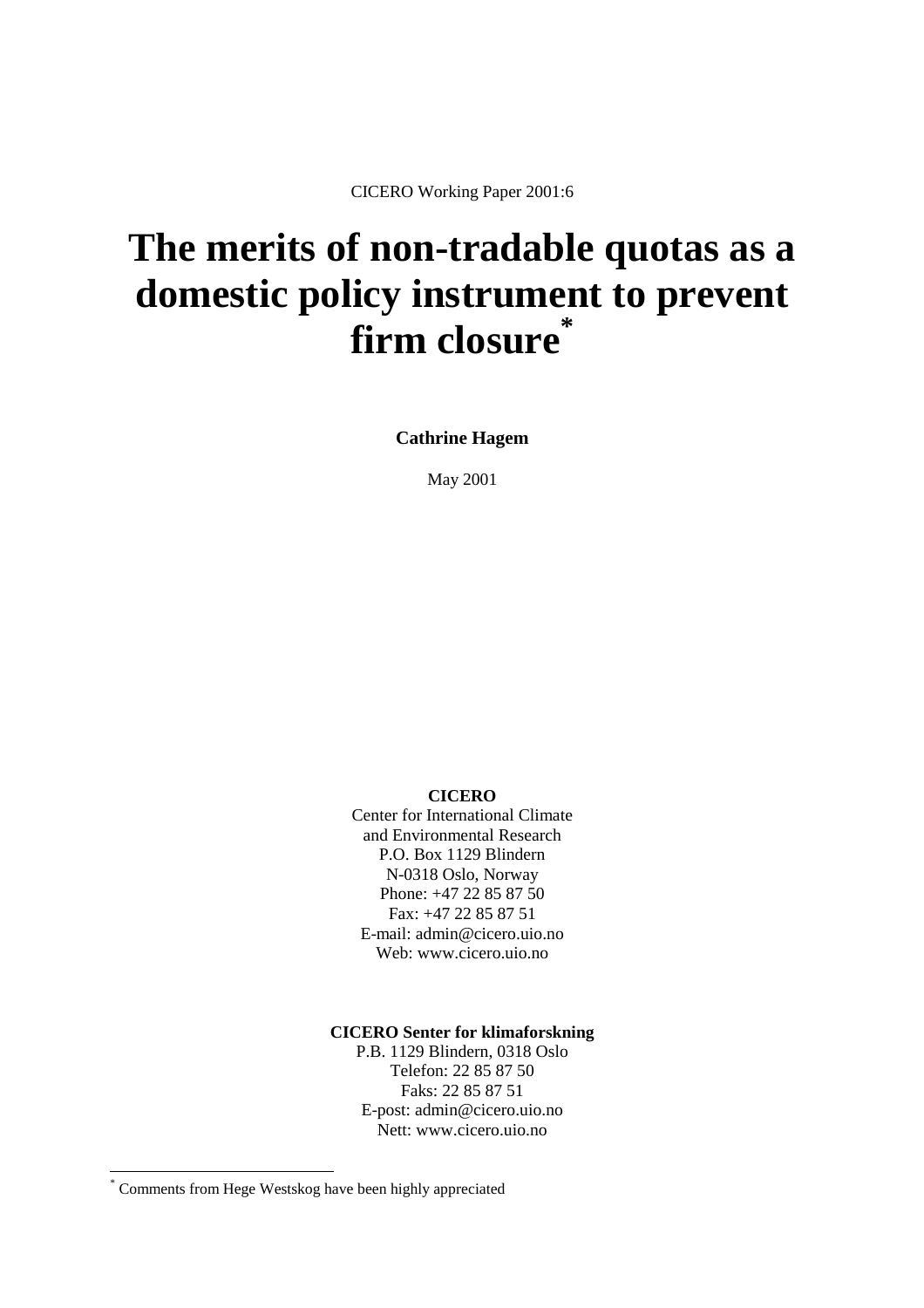| Tittel: The merits of non-tradable quotas as a            | Title: The merits of non-tradable quotas as a           |
|-----------------------------------------------------------|---------------------------------------------------------|
| domestic policy instrument to prevent firm closure        | domestic policy instrument to prevent firm closure      |
| Forfatter(e): Cathrine Hagem                              | <b>Author(s): Cathrine Hagem</b>                        |
| CICERO Working Paper 2001: 6                              | CICERO Working Paper 2001: 6                            |
| 18 sider                                                  | 18 pages                                                |
| Finansieringskilde: Norges Forskningsråd                  | <b>Financed by: The Research Council of Norway</b>      |
| Prosjekt: Norske virkemiddelstrategier i en               | Project: Norwegian policy strategy in an international  |
| internasjonal dynamisk klimaavtale                        | dynamic climate agreement                               |
| Prosjektleder: Cathrine Hagem                             | Project manager: Cathrine Hagem                         |
| Kvalitetsansvarlig: Hege Westskog                         | <b>Quality manager: Hege Westskog</b>                   |
| Nøkkelord: Kvoter, bedrifts levedyktighet,                | Keywords: Emissions quotas, firm survival,              |
| miljøtiltak, miljø og teknologi, internasjonale           | environmental regulation, environment and               |
| miljøproblemer                                            | technology, international environmental issues          |
| Sammendrag: Det er i flere land uttrykt bekymring         | Abstract: There is a concern in many countries that a   |
| for at et nasjonalt kvotesystem, der alle må betale for   | domestic tradable quota system for greenhouse gases,    |
| kvotene, kan lede til nedleggelse av utslippsintensiv     | where all emitters must pay for their quotas, may lead  |
| industri. Tildeling av gratiskvoter til konkurranseutsatt | to closures of emissions-intensive industrial           |
| industri har vært foreslått som et middel til å redusere  | companies. Allocating quotas free of charge to          |
| sannsynligheten for nedleggelser. To ulike                | companies operating in competitive markets has been     |
| utforminger av kvotesystemer analyseres innenfor en       | suggested as a means to reduce the likelihood of        |
| to-periode modell: ett hvor kvotene som tildeles gratis   | closures. Two different designs of quota systems are    |
| kan fritt handles med, og ett hvor kvotene ikke er        | studied within a two-period model: one where the        |
| omsettelige. De to kvotesystemene sammenlignes med        | quotas given free of charge are tradable, and one       |
| hensyn til hvordan de påvirker både bedriftenes           | where the quotas are non-tradable. The two quota        |
| investering mindre utslippsintensiv teknologi og          | systems are compared with respect to their ability both |
| hvordan de påvirker beslutninger om nedleggelser.         | to induce the firms to implement investment in          |
|                                                           | abatement technology and to prevent or postpone         |
|                                                           | closures.                                               |

## **Språk:** Engelsk **Language of report:** English

Rapporten kan bestilles fra: CICERO Senter for klimaforskning P.B. 1129 Blindern 0318 Oslo

Eller lastes ned fra: [http://www.cicero.uio.no](http://www.cicero.uio.no/) The report may be ordered from: CICERO (Center for International Climate and Environmental Research – Oslo) PO Box 1129 Blindern 0318 Oslo, NORWAY

Or be downloaded from: [http://www.cicero.uio.no](http://www.cicero.uio.no/)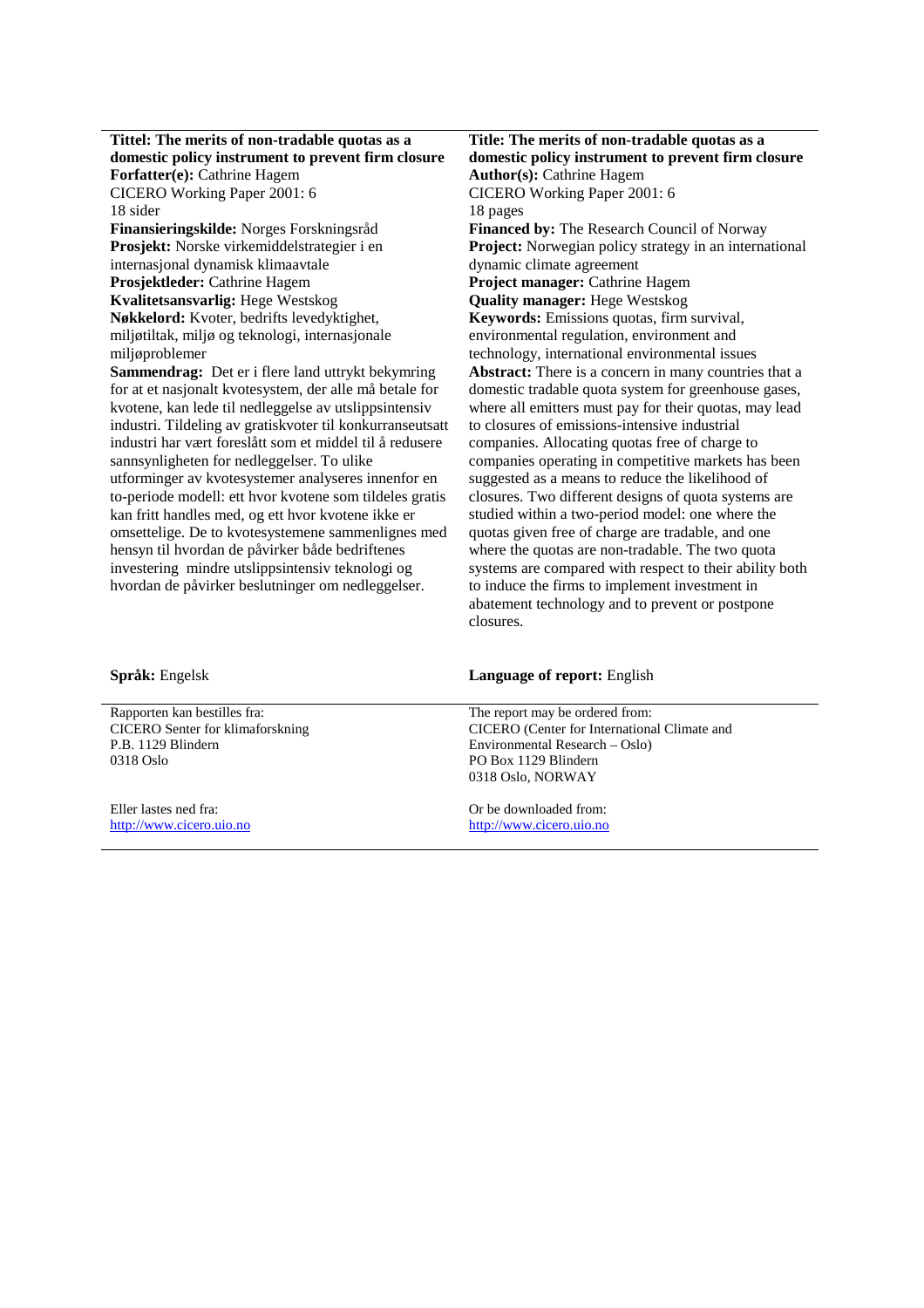# **Contents**

| $1 - 1$               |  |
|-----------------------|--|
| $\overline{2}$<br>2.1 |  |
| 2.2                   |  |
| 3                     |  |
| $\overline{4}$        |  |
| 5                     |  |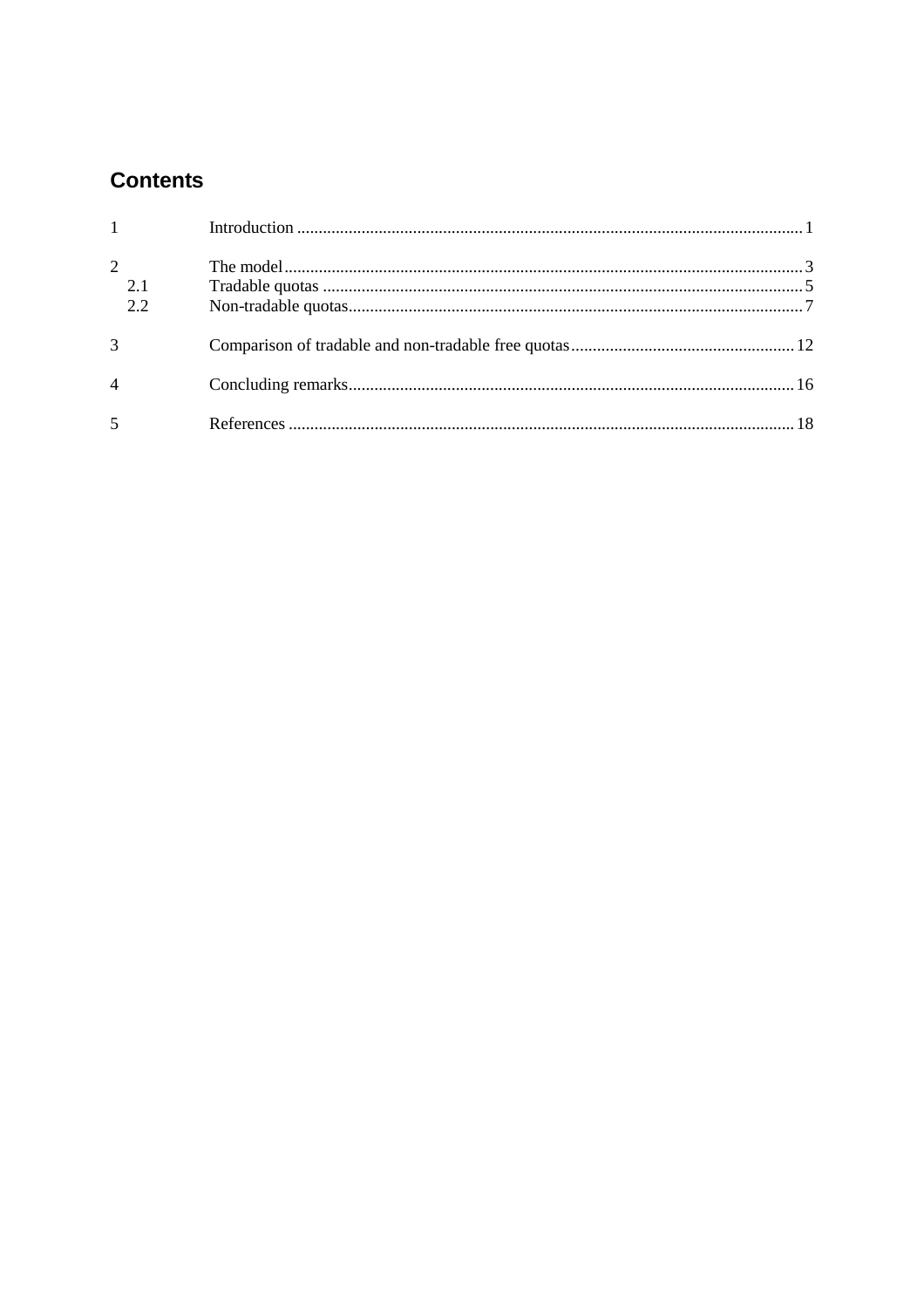# <span id="page-3-0"></span>**1 Introduction**

The starting point of this paper is that the government in a specific country has signed an international agreement (the Kyoto Protocol) to reduce emissions of climate gases and has decided to establish a domestic quota trading system to meet its obligations. It is assumed that an international system of tradable quotas has been established and that the domestic firms can trade quotas directly on the international market.<sup>1</sup> There is a concern in many countries that a domestic tradable quota system, where all emitters must pay for their quotas, may lead to closures of emissions-intensive industrial companies. For some firms, the increased costs resulting from climate policy can result in a situation where further production is not profitable. These firms may find it profitable to close down their production. The government may wish to prevent such a move for two reasons. First, if production is closed down in a country with commitments to reduce emissions, the *global* emissions from these sources are not necessarily reduced, and may in fact be increased depending on the intensity of emissions in the production of these goods in countries without emissions obligations under the Kyoto Protocol. (This is often referred to as the carbon-leakage problem).<sup>2</sup> Second, survival of some firms may be important to social welfare because they are located in regions where the potential for establishing alternative businesses can be limited at least in the short run. This is probably the most important reason for individual governments to prevent domestic firms from closing down production.<sup>3</sup>

Allocating quotas free of charge to companies operating in competitive markets has been suggested/used as a means to reduce the likelihood of closures following from a domestic tradable quota system in several countries.<sup>4</sup> The Canadian Tradable Permits Working Group envisages in their report (TPWG 2000) a framework for allocation of quotas that is *inter alia* composed of a continued free allocation of permits to producers competing with non-Annex B signatories to the Kyoto Protocol (developing countries)<sup>5</sup>. In Denmark, electricity producers receive annual emissions permits for  $CO_2$ . The Norwegian "Quota Commission" was appointed by the government in 1998 to draw up a domestic quota trading system for greenhouse gases based on the Kyoto Protocol. (See The Quota Commission, 2000). In accordance with its mandate, the Commission discussed allocating free quotas to industrial companies that would cover a certain percentage of their total emissions at 1990 levels.

According to the Coase Theorem, the initial allocation of legal entitlements does not matter from an efficiency perspective as long as they can be exchanged in a perfectly competitive market and there are no transaction costs. See Coase (1960). Unconditional initial allocation of quotas hence does

<sup>&</sup>lt;sup>1</sup> This assumption is not crucial for the conclusions in this paper. The same conclusions would be reached if only a domestic tradable quota system was established.

<sup>2</sup> Several studies have focused on designing climate policy to reduce this problem. See for instance Golombek *et. al* (1995), Hoel (1996) and Mæstad (1998).

 $3$  Another reason for implementing policies to prevent firm closures or the firm from moving production to other countries is imperfect output markets. Such strategic environmental policies is *inter alia* discussed in Markusen et al (1993 and 1995) and Hoel (1997), but ignored in this paper.

<sup>&</sup>lt;sup>4</sup> In the discussion about the merits of distributing free quotas at a domestic level, it is normally assumed that the quotas are allocated on a general basis, for instance by allocating quotas to firms based on historical emissions (grandfathering). This is also assumed in this paper. However, it should be noted that if the regulator wants to minimize the cost of securing survival of firms, the allocation of free quotas to each firm should be set equal to the minimum number of quotas necessary to ensure non-negative profit of that firm, and not on historical emissions. Such allocation policy is *inter alia* studied in Hagem and Westskog (2000), Jebjerg and Lando (1997) and Hagem (2001b).

<sup>&</sup>lt;sup>5</sup> The Tradable Permits Working Group was established under Canada's National Climate Change Process in 1998.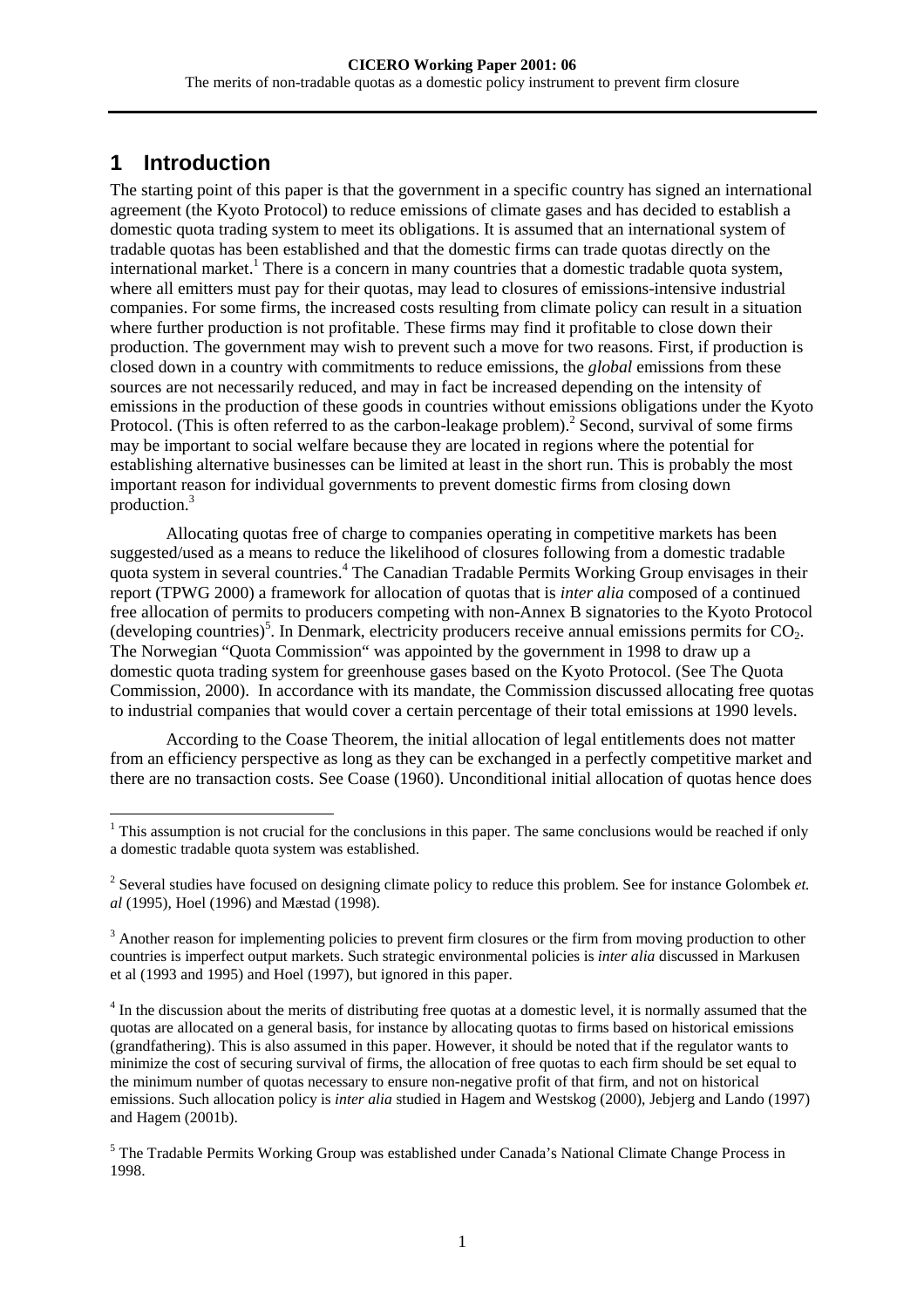not affect the firms' production and abatement decisions if the quotas can be traded in a competitive market. And consequently, allocating quotas free of charge will not prevent a firm from closing down if closure would be the most profitable option in a system where the firm had to purchase quotas. The initial allocation does, however, affect the distribution of wealth.

If the purpose of allocating free quotas is to prevent shutdowns, the regulator can put some restrictions on the sale of quotas or make the allocation conditional on the firms' production. (This is *inter alia* discussed in Hagem (2001a)). Conditional allocation implies, for example, that the allocation of quotas is based on historic emissions and is contingent on avoiding closure of the firms concerned or maintaining minimum production. Another possibility is to allocate quotas proportional to the current level of production within the firm. There are, however, several practical problems regarding how to define and calculate production levels. The firms may change the composition of commodities produced over time, or they may start to produce other items. Furthermore, if the allocation of quotas is based on a certain minimum level of production, some companies may find it profitable to reduce the production to the minimum level and sell their excess amount of free quotas.

Conditional allocation of tradable quotas may lead to high administration costs because the regulator needs access to information about production levels, and it will be necessary to evaluate whether the firms fulfil the requirements for receiving quotas and, if so, how many quotas the firms are entitled to receive. These evaluations have to be based on the regulators information about the firms' production. As long as allocation of quotas is based on the regulator's judgement of current production data, firms have the incentive to manipulate production data and lobby for their interests.

Due to the possible high administration cost, the incentive to lobby, and inefficiencies resulting from the problems of conditional allocation of tradable quotas, the majority of the Norwegian Quota Commission concludes that if any quotas are allocated free of charge to some firms in order to moderate or postpone restructuring or closures, these quotas should be allocated as non-tradable quotas. The Commission further proposes that the allocation to each firm be set proportional to the firm's historic emissions.

This paper looks at two different designs of free quotas systems within a two period model: one where the quotas given free of charge are tradable, and one where the quotas are non-tradable. Surplus quotas from the first period can be banked to the second period in which the firms no longer receive free quotas. The focus of the paper is the impact of the two different designs of quota systems on the firms' investment decisions and hence their competitiveness in the future when they no longer receive free quotas. The difference in transaction cost between the two systems is ignored.

A commonly given argument against non-tradable quotas is that firms will have less incentive to abate than under tradable quotas. However, it is shown here that if quotas are allocated free of charge for a limited number of years only, and can be banked, this argument no longer necessarily holds if the firm holds a larger amount of non-tradable quotas than its emissions in the first period. The larger amount of free quotas the firms receive, the more likely is it that firms undertake abatement investment under the non-tradable quota system. The firms' decisions regarding investment in abatement technology in the first period have an impact on their competitiveness also in the second period.

The next section presents the general model where the firm's production and investment decisions are derived under the different systems for free quotas. Section three compares the two different systems with respect to their ability to both induce firms to invest in new abatement technologies and prevent firms from closing down production. Concluding remarks are given in the last section.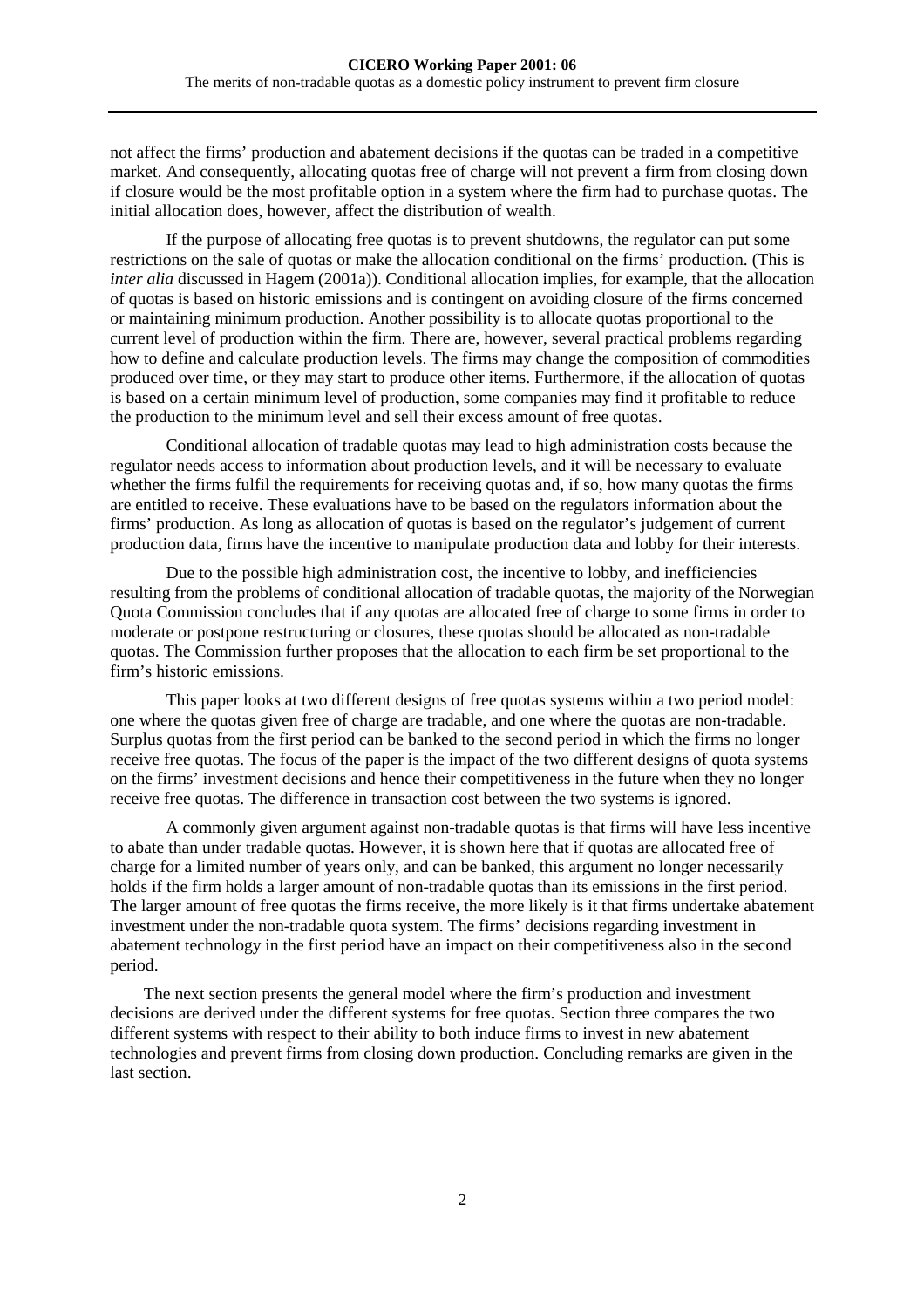# <span id="page-5-0"></span>**2 The model**

l

Two different designs of free quotas systems are studied: The quotas allocated free of charge, denoted *Q*, can either be tradable or non-tradable. If the quotas are tradable, the system is referred to as a "tradable-quota system." Similarly, a system with non-tradable free quotas is referred to as a "nontradable quota system."

A two-period model is used where the first period could be considered as the Kyoto period (2008–2012) or several successive "Kyoto periods". Under both systems, domestic emissionsintensive firms operating in competitive markets receive quotas free of charge, proportional to their historical emissions, in the first period. The tradable quotas are allocated contingent on continued production. It is assumed that the firms are allowed to buy additional quotas on the quota market under both quota systems. Surplus quotas from the first period can be banked to the second period. Furthermore, it is assumed that the emissions-intensive firms do not receive quotas free of charge in the second period.<sup>6</sup> All other domestic emitters must meet their quota requirements in both periods through purchase on the international quota market. The government sells its initial allocation of quotas on the international quota market, except for the quotas allocated free of charge to emissionsintensive firms.<sup>7</sup>

In order to study the impact on the firms' abatement and production decisions, it is considered the way one specific firm responds, depending on its emissions, possibilities for abatement and future competitiveness. By considering how the specific firm responds to the different systems, it can be derived how the two different systems for allocation of free quotas in general influence firms' abatement and production decisions depending on firm's abatement costs, emissions and expectations about future prices for the good they produce.

The firm has a fixed production capacity and constant unit operating costs. The relevant production decision for the firm in question is either to produce the capacity output or to permanently close down production.  $8$  The annual capacity output is normalized to 1.

Although the production capacity is fixed, it is assumed that a firm may reduce the emissions per unit through a specific investment in abatement technology.<sup>9</sup> There are hence two possible outcomes for the firm's annual emission levels in the two periods, denoted  $E^i$ , if the firm produces

$$
E = E^i \qquad i = 0, N \tag{1}
$$

where annual emissions resulting from production prior to investment in new abatement technology is denoted  $E^0$ , and annual emissions following from the investment in new abatement technology is denoted  $E^N$ .

<sup>&</sup>lt;sup>6</sup> The reason for this assumption is either because international trade regulations may allow subsidization of production through free quotas only for a limited number of years as an interim arrangement, or because it is politically unacceptable to subsidize production for an infinite number of years.

 $<sup>7</sup>$  The government's total number of quotas follows from the quantified emissions limitations under the Kyoto</sup> Protocol.

 $8$  Emissions-intensive industries include manufacturing of metals, where a feature of the production process is that the production capacity is given (in the short run), production involves a large fixed cost, and unit operating costs are constant. This implies that it is profitable for the firm either to produce at full capacity, or to permanently or temporarily close down production.

<sup>&</sup>lt;sup>9</sup> The impact of abatement possibilities that do not include investment costs but increase production costs is discussed in the final section.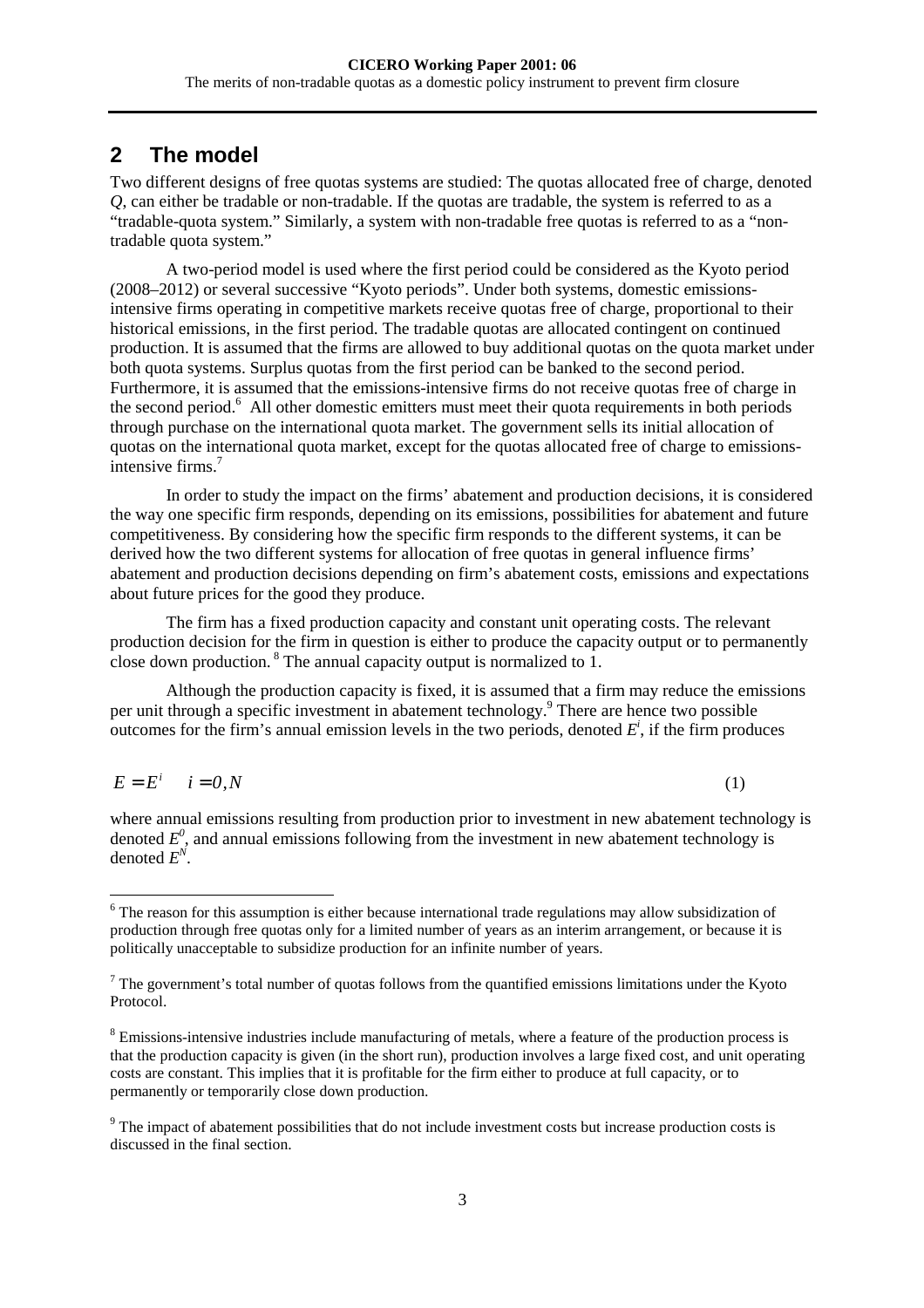<span id="page-6-0"></span>Since the firm's decision to invest in new abatement technology is considered here, the lifetime of the firm's production plant has to be taken into account. The lifetime of the production plant is *n* years. In the first period, which lasts  $Y_1$ -years, the firms receive quotas free of charge. The second period, consisting of  $Y_2$  years, is the remaining lifetime of the production plant, that is  $Y_2 \equiv n - Y_1$ . Obviously, the length of the two periods will generally differ. If the differences in the length of the two periods are very large, some of the assumptions made here will be difficult to justify. The implications of large differences in the number of years within each period are discussed in the last section.

The price of the good produced in period 1 is known at the beginning of period 1, but the price in period 2 is uncertain<sup>10</sup>.

It is assumed that the investment cost is higher than the reduction in emissions cost, defined as quota price (*t*) multiplied by emissions reduction, in one of the periods, but lower than the total reduction in emissions cost over both periods.

$$
I^N > t_j \cdot \left[E^0 - E^N\right]Y_j \qquad j = 1,2
$$
  
and  

$$
I^N \le t_1 \cdot \left[E^0 - E^N\right]Y_1 + t_2 \cdot \left[E^0 - E^N\right]Y_2
$$
 (2)

where  $I^N$  is the sunk cost of investment.

l

Hence, in a situation where the emitter has to pay for the quotas, the investment in new abatement technology is profitable if the firm finds it profitable to produce in both periods, but not if the firm produces with the new technology only in one period.

To simplify the presentation, it is assumed that all prices within each period increase in accordance with the rate of interest, and that the present value of the quota price *t* remains the same in both periods.<sup>11,12</sup> Furthermore, any production costs other than those associated with the cost of buying emission quotas are disregarded. If the firm had to cover it needs for quotas by purchasing all quotas on the market, the firm's annual income is given by

$$
\pi_j = p_j - t E^i \qquad j = 1,2 \quad and \quad i = N, O \tag{3}
$$

The focus in this paper is how differences in the design of free quota systems influence the firms' competitiveness and hence production decisions in the future when the firm no longer receives free quotas. A situation where it is always profitable for the firm to produce in the first period when it receives quotas free of charge is considered. In order to make the two systems comparable, the number of free quotas distributed to the firm is identical under the two different designs of free quota systems, which means that no non-tradable quotas are unused and hence redistributed back from the firm to the

 $10$  After the first Kyoto period, more countries may participate in the agreements and countries that have previously distributed free quotas may choose to end the subsidization policy and let all domestic emitters face the same quota price. The future prices of the internationally traded goods produced by emissions-intensive industries are therefore considered to be uncertain and dependent on the development of the international climate regime and how countries choose to meet their obligations. The more countries participating in the climate agreement choose to subsidize their industries that are in danger of being closed down or moved to another country, the lower  $p_2$ .

 $11$  As long as quotas are tradable and bankable (as in the Kyoto Protocol) and the cost of emissions reduction increases over time (for instance due to lower emissions limitations), the *expected* quota price will be equalized across periods.

<sup>&</sup>lt;sup>12</sup> An uncertain t<sub>2</sub> will have the same qualitative effects as an uncertain  $p_2$ .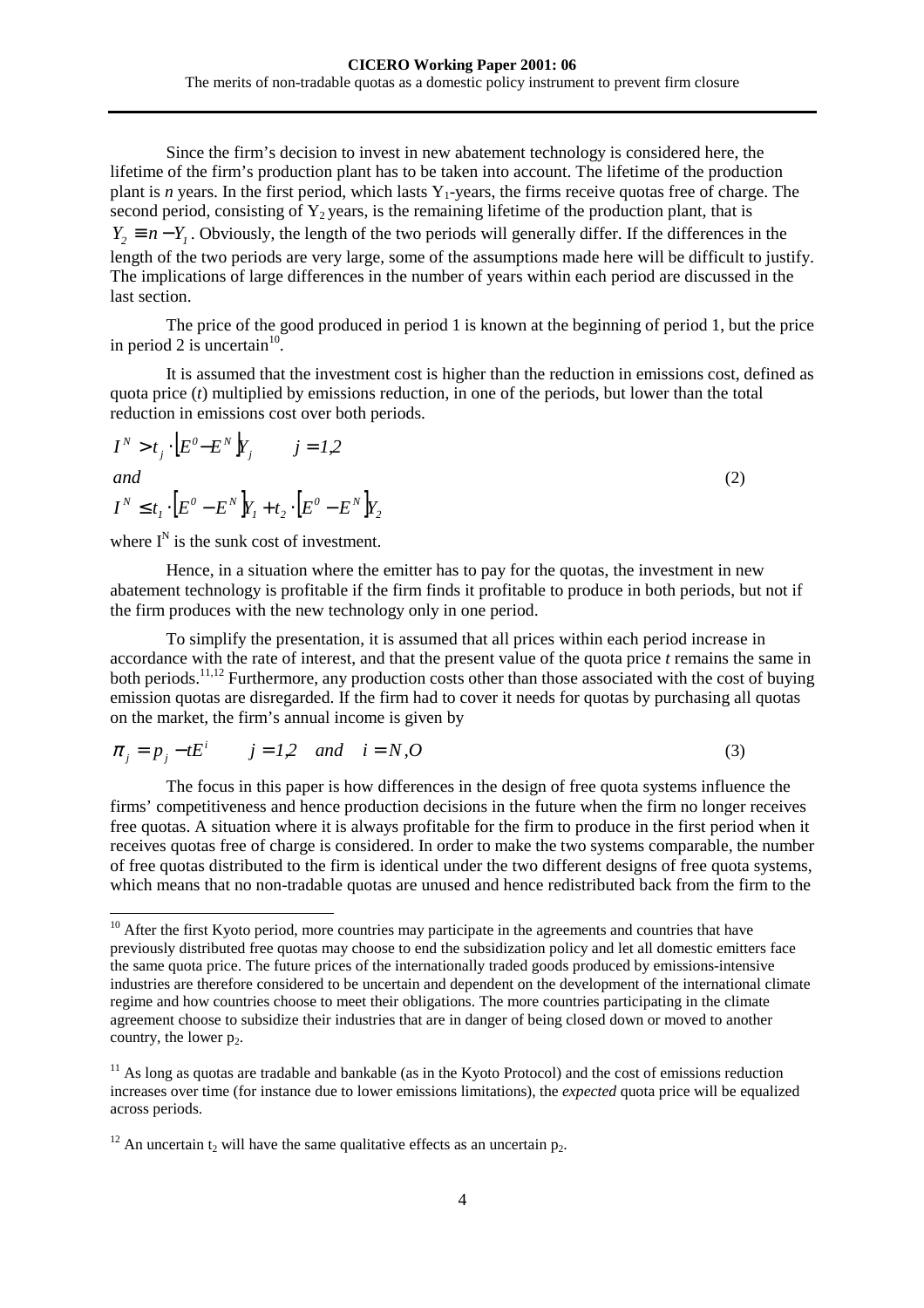<span id="page-7-0"></span>regulator. If that were not the case, the two different systems could incur uneven costs for the regulator because of the differences in total allocation of free quotas.

The next two subsections derive the firm's investment decision in the first period and production decision in the second period when the free quotas are tradable and when they are nontradable.

#### *2.1 Tradable quotas*

l

This section derives the firm's income from production (short-run profit) in each period and the conditions for continued production in the second period.

A firm that produces in first period receives *Q* quotas during that period. With a quota price of *t* and fully tradable quotas, the value of these quotas equals  $t \cdot O$ . A profit-maximizing firm will continue to produce in the second period as long as the annual income from production, denoted  $\pi_2^{TQ}$ , is positive. Production will continue if the following condition is satisfied;

$$
\pi_2^{TQ} = p_2 - tE^i \ge 0 \qquad i = N, O \tag{4}
$$

If (4) is not satisfied, the firm will close down. Since the present value of  $p_2$  and t is assumed to be constant within the second period, a profit-maximizing firm either continues production throughout the entire second period or it closes down production.

It is assumed that it is profitable for the firm to produce in period 1 when it receives quotas free of charge contingent on continued production, and that the annual capacity output is normalized to 1. Let  $x_2$  denote the firm's total production in period 2. Since the annual capacity output is normalized to 1, and period 2 consists of  $Y_2$  years, we get

$$
x_2 \in \{0, Y_2\} \tag{5}
$$

The income in period 1 and period 2 are both functions of the investment decision in period 1, while the amount of free quotas only has an impact on the income in period  $1<sup>13</sup>$ 

Let 
$$
D_j^{TQ}
$$
 denote the total short-run profit in period *j* if it produces in period *j* (*j*=1,2).  
\n
$$
D_j^{TQ}(Q, E^i) = Y_i[p_j - tE^i] + tQ \quad i = 0, N
$$
\n(6)

$$
D_2^{TQ}(p_2, E^i) = Y_2[p_2 - tE^i] \quad i = 0, N
$$
 (7)

We see from (7) that the total short-run profit in period 2 is larger if the firm has invested in period 1 than if it has not. This means that it is more likely that the firm will continue production in period 2 if it has invested in new abatement technology in period 1. The firm's investment decision in period 1 thus influences the firm's production decision in period 2. In order to evaluate the impact on production of the free quotas, we must derive the impact on the firm's investment decisions. It is assumed that the firm is risk neutral so it invests in period 1 if, and only if, the expected increase in profit from investing is positive. Let  $\Pi^{TQ}(E^0, x_2)$  and  $\Pi^{TQ}(E^N, x_2)$  denote the firm's profit over both periods if the firm does not invest and if does invest, respectively. Furthermore let  $E\Delta\Pi^{TQ}(p_2)$  denote the expected increase in profit from investing in period 1.

 $13$  It is assumed that the firm does not bank any tradable quotas to the second period. Since it has been assumed that the expected present value price of quotas is identical in both periods, the firm does not expect to gain anything from banking tradable quotas to the second period instead of selling them in the first period. This assumption has no impact on the conclusions of the paper but simplifies the presentation.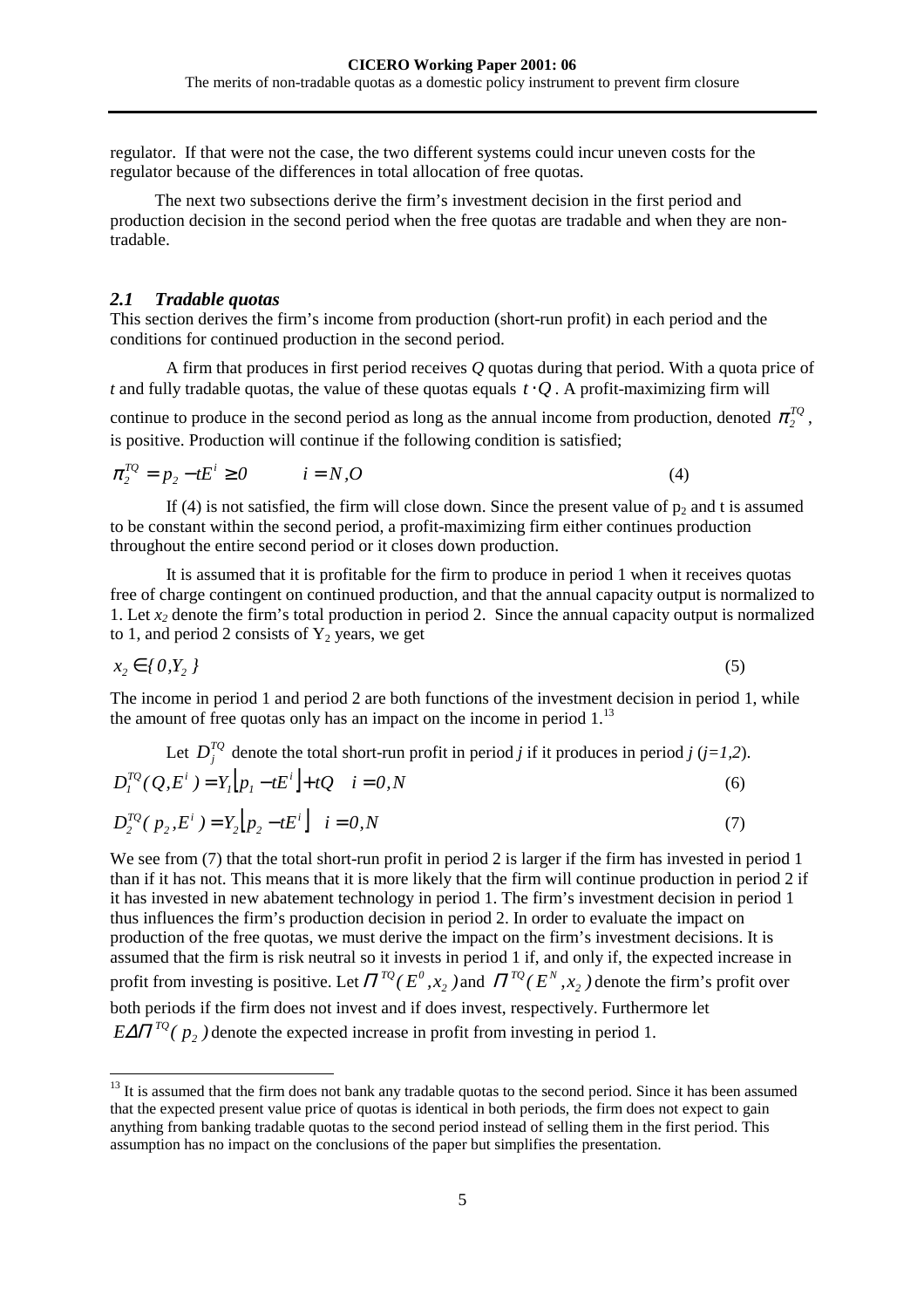<span id="page-8-0"></span>
$$
E\Delta\Pi^{TQ}(p_2) = E\big[Max\Pi^{TQ}(E^N, x_2) - Max\Pi^{TQ}(E^0, x_2)\big] \\
= \big[p_1 - tE^N\big] \cdot Y_1 + tQ - I^N + E\max\{Y_2 \cdot \big[p_2 - tE^N\big]0\} \\
- \big[p_1 - tE^0\big] \cdot Y_1 + tQ + E\max\{Y_2 \cdot \big[p_2 - tE^0\big]0\}\n\tag{8}
$$

The firm invests if  $E\Delta\Pi^{TQ}(p_2)$  >0

As can be seen from (8), the profit of investment is a function of the expected production decision in period 2, which again is a function of the outcome of the second period price. The outcome of the second-period price determines whether it is profitable for the firm to continue production in the second period or to close down production. It is assumed that the firms expect that the second-period price will fall within the interval  $[0, \bar{p}_2]$ . There are some critical levels for the outcome of the secondperiod price that determine whether the firm produces in the second period or not. Let the probability for the three different ranges in outcomes for  $p_2$  be defined by  $\gamma_1$ ,  $\gamma_3$  and  $\gamma_2$ , respectively. Hence,

$$
\gamma_{1} \equiv Pr(tE^{0} < p_{2} \leq \overline{p}_{2})
$$
\n
$$
\gamma_{2} \equiv Pr(tE^{N} \leq p_{2} \leq tE^{0})
$$
\n
$$
\gamma_{3} \equiv Pr(0 \leq p_{2} < tE^{N})
$$
\n
$$
0 \leq \gamma_{i} \leq 1 \quad i = 1, 2, 3
$$
\n
$$
\gamma_{1} + \gamma_{2} + \gamma_{3} = 1
$$
\n(9)

Furthermore, let the expected price within each of the three different ranges for outcome of  $p_2$ be denoted  $p_2^{\gamma_1}, p_2^{\gamma_2}$  and  $p_2^{\gamma_3}$ . Hence,

$$
p_2^{\gamma_1} \equiv E[p_2 / tE^0 < p_2 \le \overline{p}_2] \np_2^{\gamma_2} \equiv E[p_2 / tE^N \le p_2 \le tE^0] \np_2^{\gamma_3} \equiv E[p_2 / 0 \le p_2 < tE^N]
$$
\n(10)

From the expression for the expected increase in profit from investing given by (8), we can derive the expression for the benefit of investment as a function of the probability distribution for  $p_2$ . The expected increase in income from investing is given by

$$
E\Delta\Pi^{TQ}(p_2) = t \cdot [E^0 - E^N] \cdot Y_1 + \gamma_1 \cdot t \cdot [E^0 - E^N] \cdot Y_2 + \gamma_2 \cdot t \cdot [p_2^{\gamma_2} - t \cdot E^N] \cdot Y_2 - I^N \tag{11}
$$

The firm implements the investment if the expected increase in profit from investing defined by (11) is larger than zero. From (11) the following proposition is obtained:

#### *Proposition 1: The firm's investment decision is independent of the number of free quotas (Q) under the tradable quota system.*

Furthermore, we see from [\(4\)](#page-7-0) that the firm produces in period 2 whether it has invested or not if the outcome of  $p_2$  is larger or equal to  $tE^0$ . If the outcome of  $p_2$  is less than  $tE^N$ , then the firm does not produce whether it has invested or not. If  $tE^N \le p_2 \le tE^0$ , then the firm produces only if it has invested in period 1.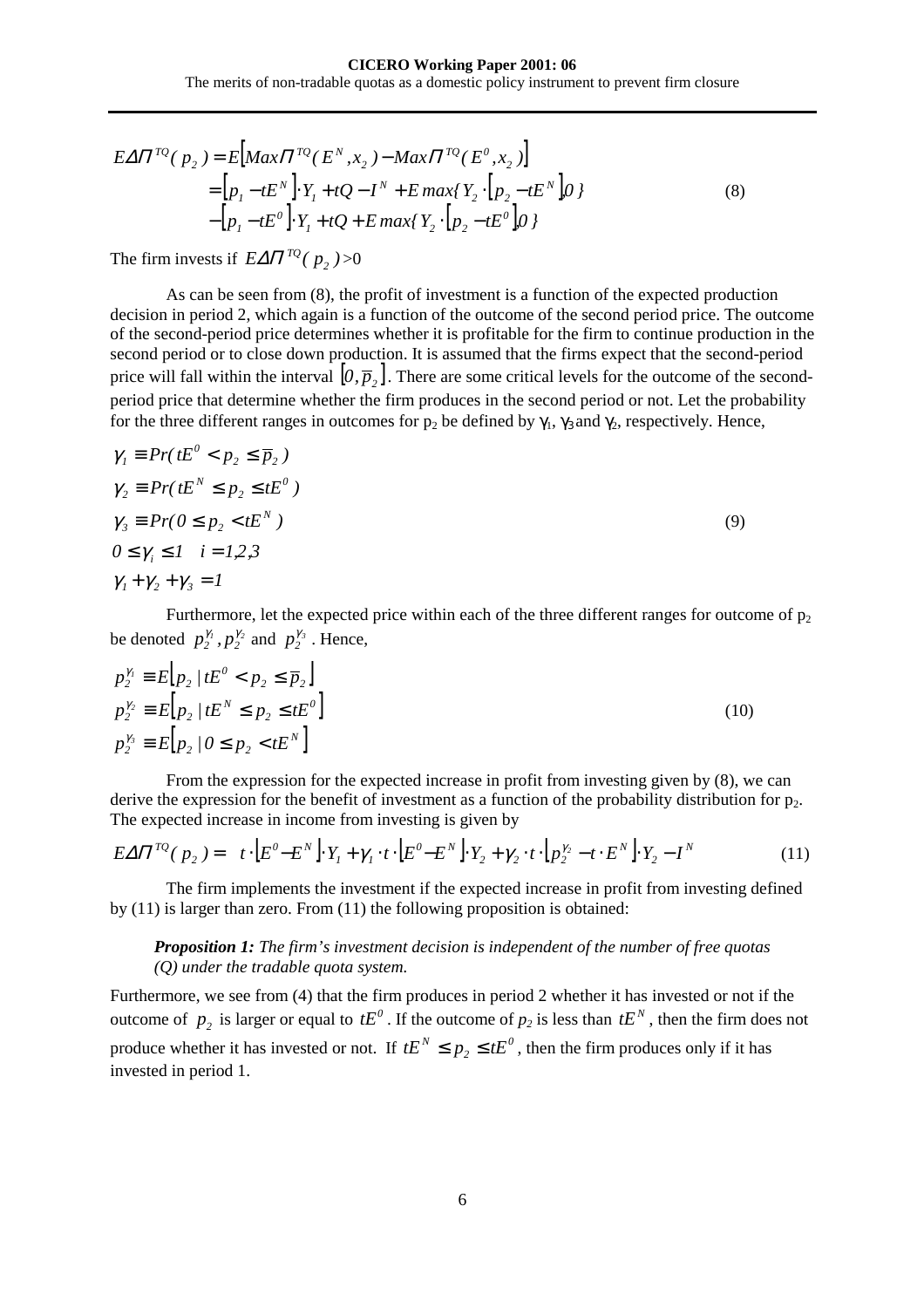#### <span id="page-9-0"></span>*2.2 Non-tradable quotas*

Non-tradable quotas imply that the firm cannot sell any surplus of quotas from the first period. A surplus of quotas from the first period has a value for the firm only when the quotas can be used to cover the firm's own requirement for quotas in the second period.

The total short-term income in period 1, denoted  $D_{Y_I}^{NT}(Q, E^i)$ , is given by

*i*) 
$$
D_{Y_i}^{NT}(Q, E^i) = Y_i[p_i - tE^i] + tQ
$$
 for  $Q \le E^i \cdot Y_i$   
\n*ii*)  $D_{Y_i}^{NT}(Q, E^i) = Y_i[p_i]$  for  $E^i \cdot Y < Q$  (12)

If the firm has not been allotted enough quotas to cover its emissions, (see  $(12)$  i)), it must purchase additional quotas on the quota market at a price *t*. If the firm receives more quotas than it needs in period 1, the firm has no emissions costs (see (12) ii)); that is, all its emissions can be covered by the use of the free quotas. Its surplus of quotas ( $Q - E^i \cdot Y_i$ ) can be banked to period 2.

A possible surplus of quotas from period 1 implies that the firm can produce in period 2 without having to purchase quotas as long as it can cover its needs for quotas through the saved quotas from the previous period. When the firm has exhausted its quota reserve, it must purchase quotas on the market in order to continue production. The number of years the firm can produce in the second period without having to buy quotas depends on the initial amount of free quotas, *Q*, and the investment decision in period 1. Let  $\bar{y}_2(Q, E^i)$  denote the number of years the firm can produce in the second period without having to buy quotas:

$$
\begin{aligned}\ni) \quad \overline{y}_2(Q, E^i) &= \frac{Q - E^i \cdot Y_I}{E^i} \quad \text{if} \quad E^i \cdot Y_I < Q \\
ii) \quad \overline{y}_2(Q, E^i) &= 0 \quad \text{if} \quad Q \leq E^i \cdot Y_I\n\end{aligned} \tag{13}
$$

It is assumed that  $\bar{y}_2(Q,E^i) < Y_2$ . The implication of this assumption will be discussed in the concluding remarks. Let  $\pi_{\bar{y}_2}^{NT}(Q, E^i)$  denote the firm's annual income in period 2 when it meets its need for quotas through banked quotas from the previous period, and let  $\pi_{Y_2-\bar{y}_2}^{NT}(E^i)$  denote the firm's annual income in the years after it has exhausted its reserve of banked quotas and must purchase quotas on the market. A profit-maximizing firm produces at least as long as it can meet its needs for quotas through its reserve of banked quotas from the previous period if the following condition is satisfied:

$$
\pi_{\bar{y}_2}^{NT}(\mathcal{Q}, E^i) = p_2 \ge 0 \tag{14}
$$

Since the second period price is assumed to fall within the interval  $[0, \overline{p}_2]$ , (14) is always satisfied.

The firm continues production after it has exhausted its reserve banked quotas if the following condition is satisfied:

$$
\pi_{Y_2 - \bar{Y}_2}^{NT}(E^i) = p_2 - tE^i \ge 0 \qquad i = N, O \tag{15}
$$

This means that if the outcome of the second-period price is sufficiently high to ensure profitable production even if the firm has to pay for the quotas, the firm produces throughout the entire second period, that is,  $Y_2$ -years. Otherwise, the firm produces only as long as it can meet its need for quotas by drawing on the reserve of banked quotas from period 1.

There are hence two possible outcomes for the production in period 2.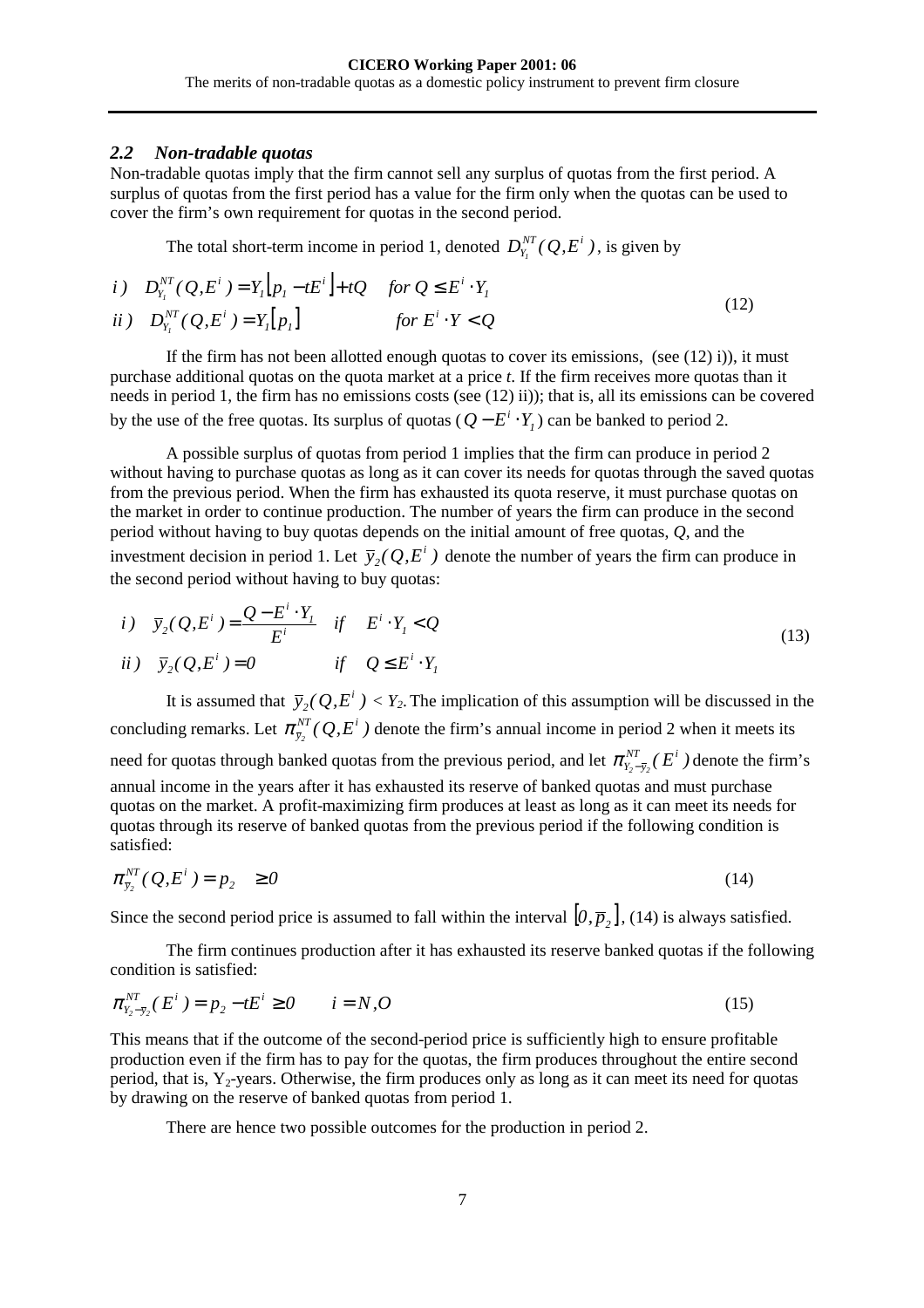<span id="page-10-0"></span> $x_2 \in \{ \bar{y}_2, Y_2 \}$  (16)

where  $\bar{y}_2$  is defined by [\(13\).](#page-9-0) The firm's profit maximizing production in the second period is a function of the outcome of the second period price, hence  $x_2(p_2)$ .

Let  $D_{\bar{y}_2}^{NT}(E^i, Q, p_2)$  denote the income from producing in period 2 until the firm has no quotas left and let  $D_{Y_2}^{NT}(E^i, Q, p_2)$  denote the income in period 2 if the firm continues production the entire period.

$$
D_{\bar{y}_2}^{NT}(E^i, Q, p_2) = \bar{y}_2(Q, E^i) \cdot [p_2] \qquad i = 0, N \qquad (17)
$$

$$
D_{Y_2}^{NT}(E^i, Q, p_2) = \overline{y}_2(Q, E^i) \cdot [p_2] + (Y_2 - \overline{y}_2(Q, E^i)) \cdot [p_2 - tE^i] \qquad i = 0, N \tag{18}
$$

Inserting for  $\bar{y}_2$ , (defined by [\(13\)\)](#page-9-0), we see that the above income functions can be rewritten as

*i)* 
$$
D_{\bar{y}_2}^{NT}(E^i, Q, p_2) = \frac{p_2}{E^i} \cdot (Q - E^i \cdot Y_1)
$$
 for  $E^i \cdot Y_1 < Q$   
\n*ii)*  $D_{\bar{y}_2}^{NT}(E^i, Q, p_2) = 0$  for  $Q \le E^i \cdot Y_1$  *i* = 0, N (19)

$$
i) D_{Y_2}^{NT}(E^i, Q, p_2) = Y_2 \cdot [p_2 - tE^i] + t(Q - E^i \cdot Y_1) \qquad \text{for } E^i \cdot Y_1 < Q
$$
\n
$$
ii) D_{Y_2}^{NT}(E^i, Q, p_2) = Y_2 \cdot [p_2 - tE^i] \qquad \text{for } Q \le E^i \cdot Y_1 \qquad i = 0, N \tag{20}
$$

If we compare (19) with (20), we see that as long as  $\bar{y}_2(Q, E^i) < Y_{2,1}$ 

$$
D_{Y_2}^{NT}(E^i, Q, p_2) \ge D_{\bar{y}_2}^{NT}(E^i, Q, p_2) \quad \text{for } p_2 \ge tE^i
$$
  
\n
$$
D_{Y_2}^{NT}(E^i, Q, p_2) < D_{\bar{y}_2}^{NT}(E^i, Q, p_2) \quad \text{otherwise}
$$
\n
$$
(21)
$$

Let  $\Pi^{NT}(E^0, Q, x_2)$  and  $\Pi^{NT}(E^N, Q, x_2)$  denote the firm's maximum profit over both periods if the firm keeps the old technology and if it invests, respectively.

The firm's expected maximum profit over both periods if the firm invests in period 1, denoted  $E\Pi^{NT}(E^N,Q,x_2)$  *is given by* 

$$
E\Pi^{NT}(E^N,Q,x_2) = E\Big[ max\{ \Pi^{NT}(E^N,Q,Y_2), \Pi^{NT}(E^N,Q,\overline{y}_2) \Big] = D_{Y_1}^{NT}(E^N,Q) - I^N + E\Big[ max\{ D_{Y_2}^{NT}(E^N,Q,p_2), D_{\overline{y}_2}^{NT}(E^N,Q,p_2) \} \Big]
$$
(22)

The firm's expected maximum profit over both periods if the firm produces but does not invest in period 1, denoted  $E\Pi^{NT}(E^0, Q, x_2)$ , is given by

$$
E\Pi^{NT}(E^0, Q, x_2) = E\Big[ max\{ \Pi^{NT}(E^0, Q, Y_2), \Pi^{NT}(E^0, Q, \overline{y}_2) \} \Big]
$$
  
=  $D_{Y_1}^{NT}(E^0, Q) + E\Big[ max\{ D_{Y_2}^{NT}(E^0, Q, p_2), D_{\overline{y}_2}^{NT}(E^0, Q, p_2) \} \Big]$  (23)

The expected increase in profit from investing, denoted  $E\Delta \Pi^{NT}(Q, p_2)$ , is the difference between the expected profit over both periods if the firm does invest and the expected profit over both periods if the firm does not invest.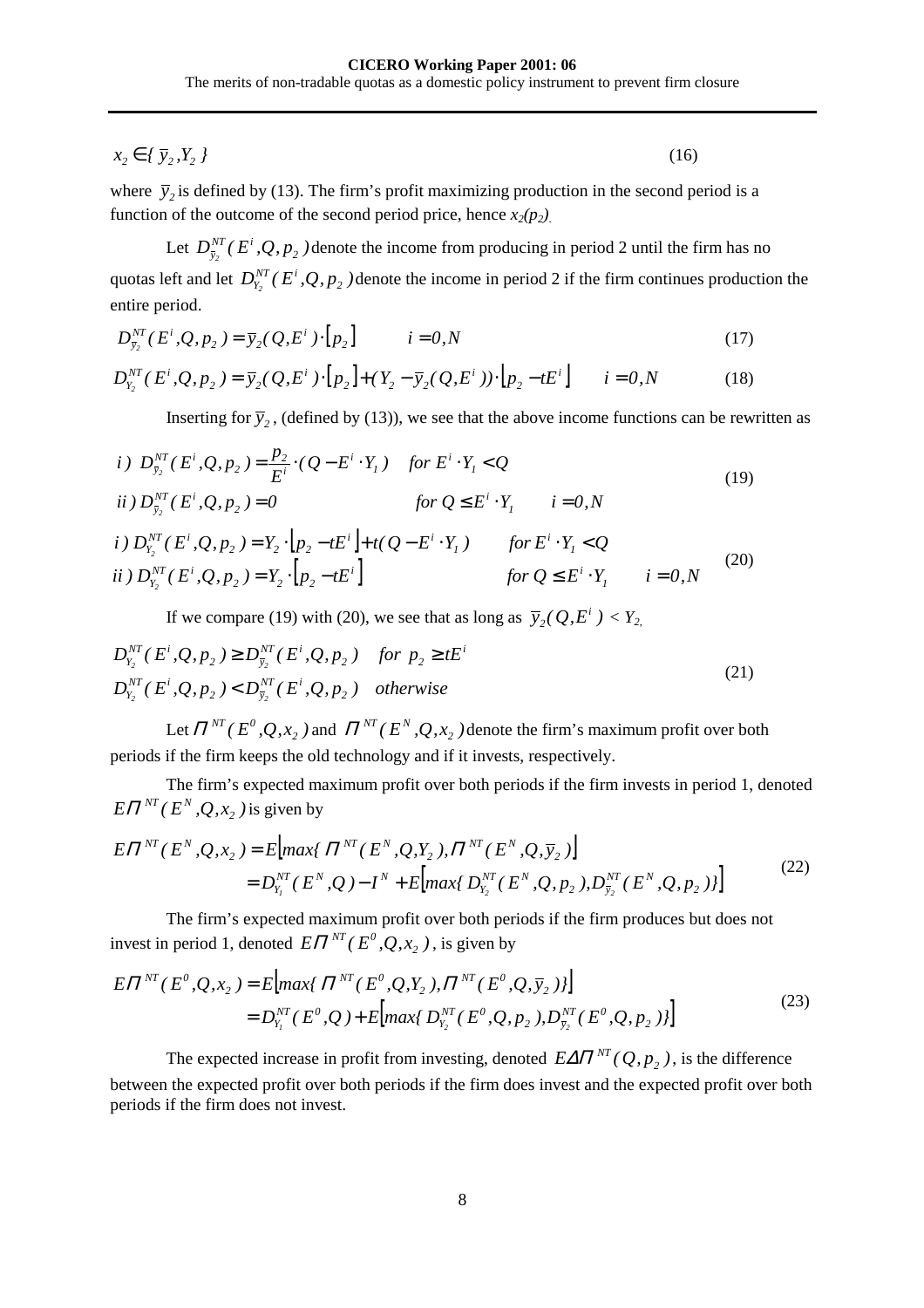<span id="page-11-0"></span>
$$
E\,\Delta\Pi^{NT}(\mathcal{Q},p_2) = E\Pi^{NT}(E^N,\mathcal{Q},x_2) - E\Pi^{NT}(E^0,\mathcal{Q},x_2)
$$
\n(24)

The firm invests if this expression is positive.

As discussed previously, the firm's production decision in period 2 is dependent on the investment decision made in period 1. In order to discuss the impact on the firm's production decision, we have to consider how the number of free quotas (Q) influences the firm's investment decision. The impact of the number of free quotas on the firm's investment decision is, however, not straightforward, as it depends on the difference between the number of free quotas and the firm's emissions and potential for emissions reductions. The following section analyzes the impact on investment by considering the three different relevant ranges for the number of free quotas. Section 2.2.1 considers the situation where the number of free quotas is less than the firm's emissions after investing in abatement technology, that is  $Q \leq E^N \cdot Y_l$ . Section 2.2.2 considers the situation where the number of quotas exceeds the emissions *ex ante* of investment, that is  $E^0 \cdot Y_1 < Q$ . Finally, section [2.2.3](#page-13-0) considers the situation where the number of free quotas allotted does not sufficiently meet the need for quotas in period 1 if the firm does not invest in abatement technology, but it exceeds the amount needed if the firm does invest, that is  $E^N \cdot Y_i < Q \leq E^0 \cdot Y_i$  $E^N \cdot Y_i < Q \leq E^0 \cdot Y_i$ .

# **2.2.1**  $Q \leq E^N \cdot Y_1$

If the amount of quotas received is not sufficient (or is exactly sufficient) to cover the need for quotas even if the firm invests in new abatement technology, the firm has no free non-tradable quotas to bank to the second period. All free quotas are spent during the first period, and the firm must buy additional quotas on the market. The firm's income in the first period is given by [\(12\)](#page-9-0) i). Since the firm has no banked quotas from the previous period in period 2, we see from [\(13\)](#page-9-0) that  $\bar{y}_2(Q, E^i) = 0$ , for both  $E^N$ and  $E^0$ . Hence, the firm either continues production throughout the entire second period or it closes down production at the end of the first period. The firm produces in the second period if, and only if,  $p_2 \ge tE^i$ . This implies that the firm's income and production decision in period 2 is dependent on the investment in period 1 but is unaffected by the number of free quotas received in period 1.

The firm's expected increase in income from investing is identical to the expected increase in income from investing under the tradable quota system given by [\(11\).](#page-8-0) That is,

$$
E\Delta\Pi^{NT}(Q, p_2) = t \cdot \left[E^0 - E^N\right] \cdot Y_1 + \gamma_1 \cdot t \cdot \left[E^0 - E^N\right] \cdot Y_2 + \gamma_2 \cdot t \cdot \left[p_2^{\gamma_2} - t \cdot E^N\right] \cdot Y_2 - I^N \tag{25}
$$

The firm implements the investment if the expected increase in profit from investing is positive.

*Proposition 2: The firm's investment decision is independent on the number of free quotas (Q) under the non-tradable quota system if the number of free quotas is less than total emissions after implementing new abatement technology in the first period.* 

#### **2.2.2**  $E^{0} \cdot Y_{i} < Q$

One can argue that there is no reason for the government to allocate more quotas to the firm than its initial emissions. However, this situation can occur when a firm is allocated fewer quotas than its historical emissions would indicate but, during the first Kyoto period, it emits far less than it did during the historic year the allocation is based on. The firm may for instance have reduced its production or implemented some technological changes that also have reduced its emissions per unit of output. Furthermore, the firm may have implemented some low-cost abatement option that has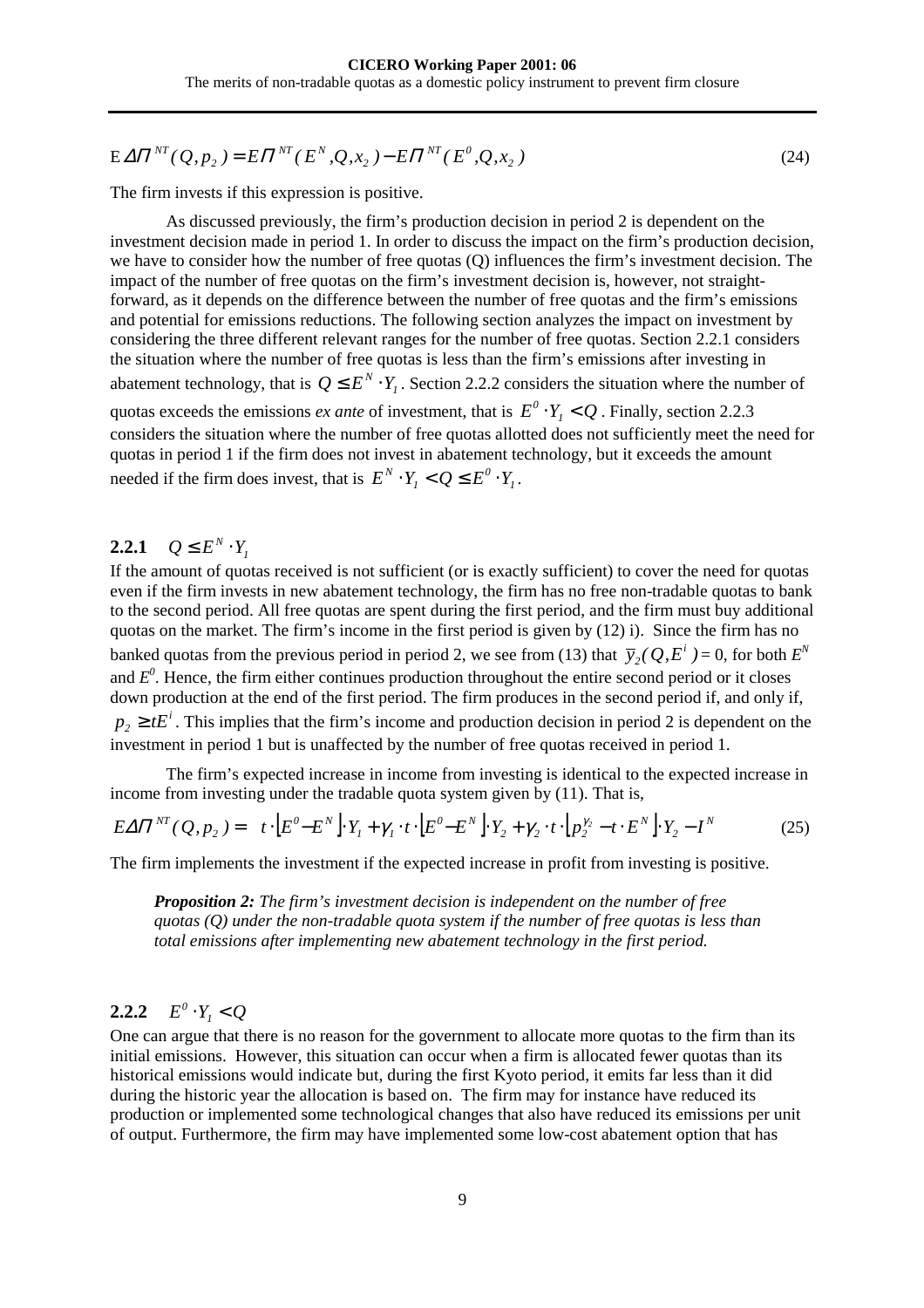<span id="page-12-0"></span>resulted in a significant reduction in emissions. The abatement option considered in this paper can thus be perceived as an additional abatement option that can reduce emissions even further.

From the income function given by [\(19\)i](#page-10-0)) and [\(20\)](#page-10-0) i) and [\(21\),](#page-10-0) we find that the maximum income in the second period if the firm has not invested is given by

$$
\max\{D_{Y_2}^{NT}(E^0, Q, p_2), D_{Y_2}^{NT}(E^0, Q, p_2)\}\
$$
  
=  $D_{Y_2}^{NT}(E^0, Q, p_2) = Y_2 \cdot [p_2 - tE_2^0] + t \cdot (Q - E_1^0 \cdot Y_1)$  for  $tE^0 < p_2 \le \overline{p}_2$   
=  $D_{\overline{y}_2}^{NT}(E^0, Q, p_2) = p_2 \cdot \left(\frac{Q - E^0 \cdot Y_1}{E^0}\right)$  for  $0 \le p_2 \le tE^0$  (26)

The maximum income in the second period if the firm has invested is given by

$$
\max\{D_{Y_2}^{NT}(E^N,Q,p_2),D_{Y_2}^{NT}(E^N,Q,p_2)\}\
$$
  
=  $D_{Y_2}^{NT}(E^N,Q,p_2) = Y_2 \cdot [p_2 - tE_2^N] + t \cdot (Q - E_1^N \cdot Y_1)$  for  $tE^N < p_2 \le \overline{p}_2$  (27)  
=  $D_{\overline{y}_2}^{NT}(E^N,Q,p_2) = p_2 \cdot \left(\frac{Q - E^N \cdot Y_1}{E^N}\right)$  for  $0 \le p_2 \le tE^N$ 

It follows from  $(9)-(10)$ ,  $(12)$  ii),  $(22)-(24)$ ,  $(26)$  and  $(27)$  that the expected increase in profit from investing,  $E\Delta \Pi^{NT}$  ( Q,  $p_2$  ) is given by

$$
E\Delta\Pi^{NT}(Q, p_2) = \gamma_I \Big[ t \cdot (E^0 - E^N) \cdot Y_1 + t \cdot (E^0 - E^N) \cdot Y_2 \Big] + \gamma_2 \Big[ (p_2^{\gamma_2} - t \cdot E^N) \cdot Y_2 + t(Q - E^N \cdot Y_1) - p_2^{\gamma_2} \cdot (\frac{Q - E^0 \cdot Y_1}{E^0}) + \gamma_3 \cdot \Big[ p_2^{\gamma_3} \cdot Q \cdot (\frac{1}{E^N} - \frac{1}{E^0}) \Big] - I^N
$$
\n(28)

The firm implements the investment if the expected income from investing defined by (28) is larger than zero.

From (28) the following propositions are obtained:

*Proposition 3: The firm's expected increase in income from investing in abatement technology is a function of the number of free quotas received in period 1 (for*   $E^0 \cdot Y_i < Q$ ). The larger the amount of quotas, the larger the expected benefit of *investment in period 1.* 

**Proof:** The derivative of the expected benefit of investment with respect to Q is given by

$$
\frac{\delta(E\Delta\Pi^{NT}(\mathcal{Q}, p_2))}{\delta\mathcal{Q}} = \gamma_2 \left[ t - \frac{p_2^{\gamma_2}}{E^0} \right] + \gamma_3 \cdot \left[ p_2^{\gamma_3} \cdot \left( \frac{I}{E^N} - \frac{I}{E^0} \right) \right]
$$
(29)

It follows from the definition of  $p_2^{\gamma_2}$  given by [\(10\)](#page-8-0) and the fact that  $E^0 > E^N$  that the equation above is positive.

The explanation for proposition 3 is that when the firm receives more quotas than it needs in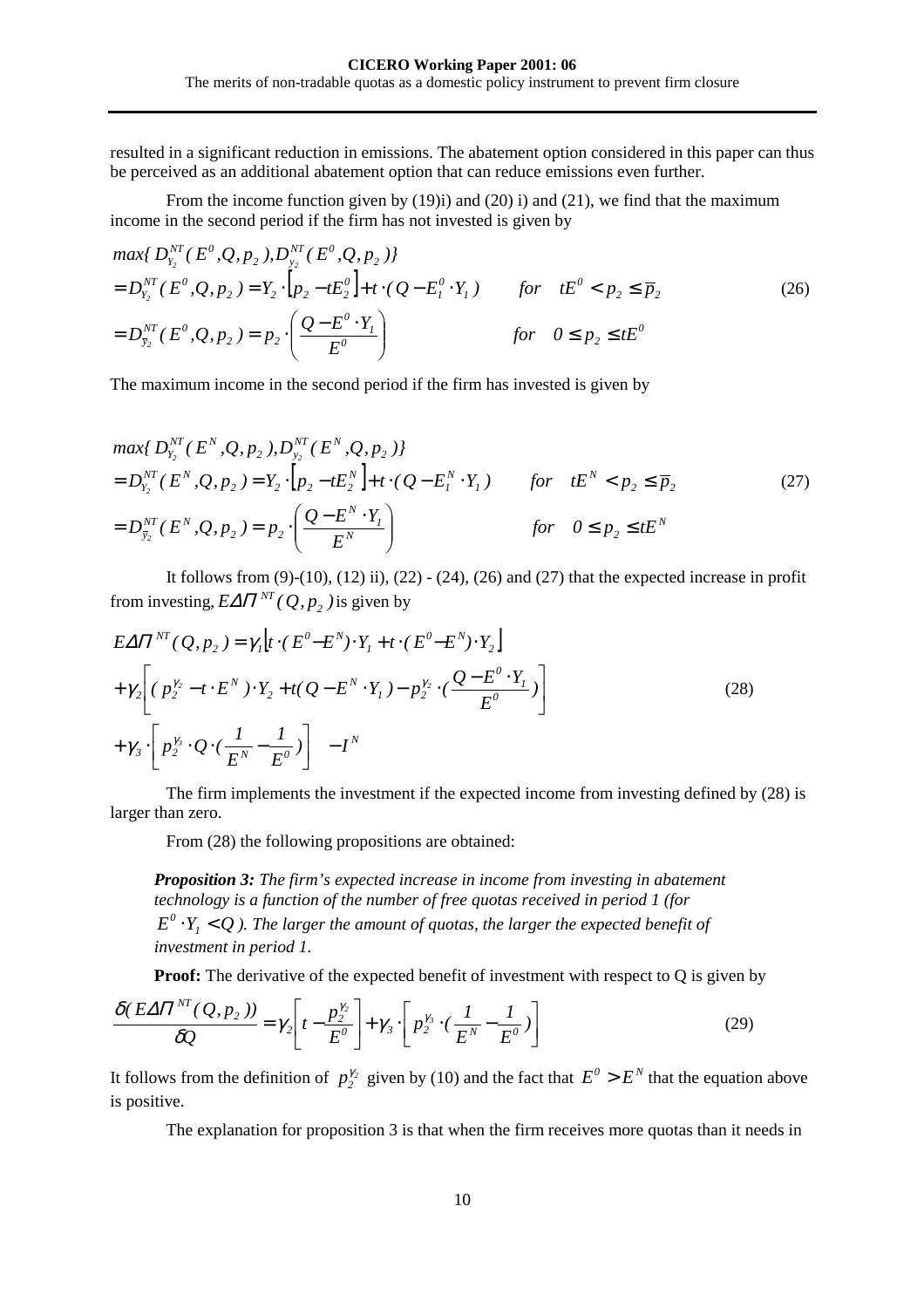<span id="page-13-0"></span>period 1, any additional quotas received in period 1 only have value for the firm if it produces in the second period. The expected increase in income in the second period following from an increase in Q is higher when the firm has invested than if it has not. The reason for this is two-fold. First, an investment in the first period increases the probability that it will be profitable for the firm to produce throughout the entire second period. That increases the value of an additional banked quota compared to a situation where the firm only produces until the reserve of banked quotas is exhausted. Second, even if the outcome of the second period price is so low that the firm only finds it profitable to produce until the reserve of banked quotas is exhausted, the investment increases the income in period 2. Since the emission per unit production is less when the firm has invested, an increase in the banked quotas leads to a higher increase in production and hence income in period 2 when the firm has invested.

#### **2.2.3**  $E^N \cdot Y_i < Q \leq E^0 \cdot Y_i$  $E^N \cdot Y_i < Q \leq E^0 \cdot Y$

In this case, the firm has no quotas to transfer to the second period unless it implements the investment in new, less emissions-intensive technology. Hence, the firm will not find it profitable to produce at all in the second period if it has not invested, and the outcome of  $p_2$  is less than  $t \cdot E^0$ . The maximum income in the second period if the firm has not invested is independent of Q when all quotas are used in the first period, that is,  $Q \leq E^0 \cdot Y_1$ , and is given by

$$
\max\{D_{Y_2}^{NT}(E^0, Q, p_2), D_{\bar{y}_2}^{NT}(E^0, Q, p_2)\}\
$$
  
=  $D_{Y_2}^{NT}(E^0, Q, p_2) = Y_2 \cdot [p_2 - tE^0]$  for  $tE^0 < p_2 \le \bar{p}_2$   
=  $D_{\bar{y}_2}^{NTQ}(E^0, Q, p_2) = 0$  for  $0 \le p_2 \le tE^0$  (30)

The maximum income in the second period if the firm has invested is a function of Q, since some of the quotas received in period 1 are banked to period 2, that is,  $E^N \cdot Y_i < Q$ , and is given by [\(27\).](#page-12-0)

It follows from  $(9)-(10)$ ,  $(12)$  i) and ii),  $(22)-(24)$ ,  $(30)$  and  $(27)$  that the increase in expected profit from investing is given by

$$
E\Delta\Pi^{NT}(\mathcal{Q}, p_2) = t \cdot (E^0 \cdot Y_1 - \mathcal{Q}) + \gamma_1[t \cdot (\mathcal{Q} - E^N \cdot Y_1) + t \cdot (E^0 - E^N) \cdot Y_2] + \gamma_2 [p_2^{y_2} - t \cdot E^N) \cdot Y_2 + t(\mathcal{Q} - E^N \cdot Y_1)] + \gamma_3 \cdot [p_2^{y_3} \cdot (\frac{\mathcal{Q} - E^N \cdot Y}{E^N})] - I^N
$$
\n(31)

The firm implements the investment if the expected income from investing is larger than zero.

*Proposition 4: The larger the amount of quotas allocated, the lower the expected benefit of investment in period when*  $E^N\cdot Y_i < Q \leq E^0\cdot Y_i$  $E^N \cdot Y_i < Q \leq E^0 \cdot Y_i$ .

**Proof:** We see from (31) that the firm's investment decision is dependent on the amount of quotas (Q) it receives. The derivative of the expected benefit of investment with respect to Q is given by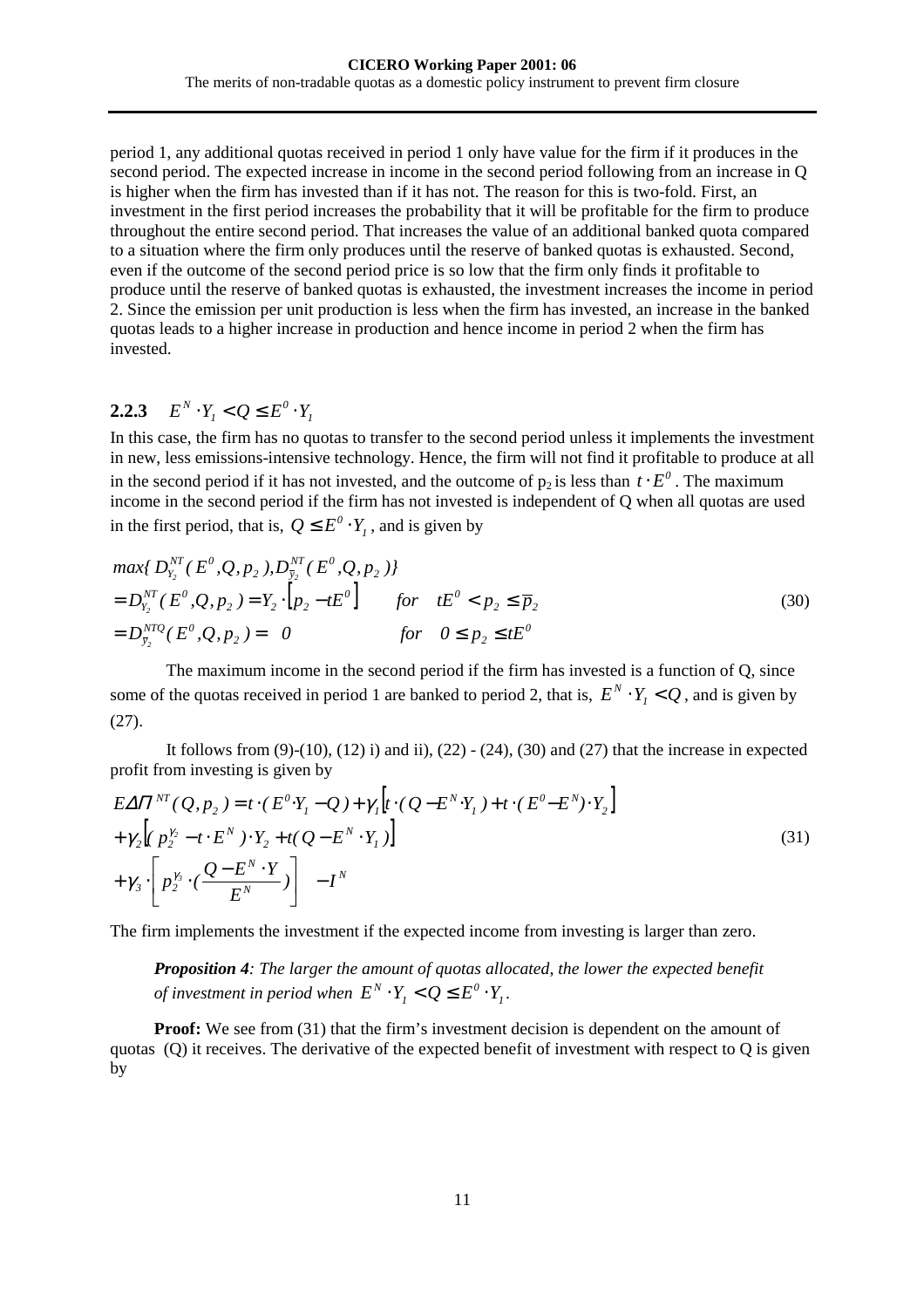<span id="page-14-0"></span>
$$
\frac{\delta(E\Delta\Pi^{NT}(\mathcal{Q}, p_2))}{\delta\mathcal{Q}} = \gamma_3 \cdot (\frac{p_2^{\gamma_3}}{E^N} - t)
$$
\n(32)

It follows from the definition of  $p_2^{y_3}$  given by [\(10\)](#page-8-0) that the equation above is negative for  $\gamma_3 > 0$ .

The explanation for proposition 4 is that if the firm does not invest, then an increase in the number of free quotas is put towards meeting the need for quotas in the first period, since the number of free quotas is less or equal to emissions ( $Q \leq E^0 \cdot Y_1$ ). The value of an additional quota is then equal to the quota price *t*. However, if the firm invests, some of the free quotas from period 1 are banked to the second period since the number of free quotas exceeds the emissions when the firm has invested ( $E^N \cdot Y_i < Q$ ). The value of an additional quota will in that case be less than *t* if the outcome of the second-period price is so low that the firm produces only as long as it can meet its need for quotas by drawing on the reserve of banked quotas from period 1.

### **3 Comparison of tradable and non-tradable free quotas**

This section compares the two different quota systems with respect to their ability to prevent the firm from closing down production in the second period. As shown in the previous section, investment in new abatement technology increases the firm's profit from producing in the second period because emissions, and hence emissions costs, decrease when the firm has invested (see [\(4\)](#page-7-0) and [\(13\)-\(15\)\)](#page-9-0). Hence, the differences in the firm's investment decisions following from the two different quota systems are important for the evaluation of the quota system's ability to prevent firms from closing down production. The investment conditions for the two different quota systems were derived in the previous section. The firm invests if the expected increase in income from investing is positive. The quota system that leads to the highest expected increase in income from investing is the one that most increases the likelihood that the firm will invest. Hence, the difference between the expected increase in income from investing between the two quota systems determines which of the two quota systems provides the greatest incentive to invest.

As seen from the previous section, the firm's investment decision is dependent on the number of free quotas received under the non-tradable quota system. This section compares the system of free tradable quotas with the system of free non-tradable quotas for the same three different ranges of amounts of free quotas distributed to the firm, as considered in sections [2.2.1](#page-11-0)[-2.2.3](#page-13-0).

# 3.1  $Q \leq E^N \cdot Y_l$

*Proposition 5: If the amount of quotas received does not exceed the need for quotas even if the firm invests in new abatement technology, the firm's investment and production decisions are identical and independent of Q under both quota systems.* 

**Proof:** We see from [\(7\),](#page-7-0) and [\(19\)i](#page-10-0)i), [\(20\)](#page-10-0) ii) and [\(21\),](#page-10-0) that the short-term income function is identical under the tradable and non-tradable quota systems when  $Q \leq E^N \cdot Y_i$  . Furthermore, as stated in section [2.2.1,](#page-11-0) the expression for the firm's expected benefit of investment under the non-tradable quota system given by [\(25\)](#page-11-0) is identical to the expressions for the firm's expected benefit of investment, given by [\(11\),](#page-8-0) under the tradable quota system. (See also propositions 1 and 2).

If the amount of quotas received is not sufficient to cover the need for quotas even if the firm invests in new abatement technology, the firm has no free non-tradable quotas to bank to the second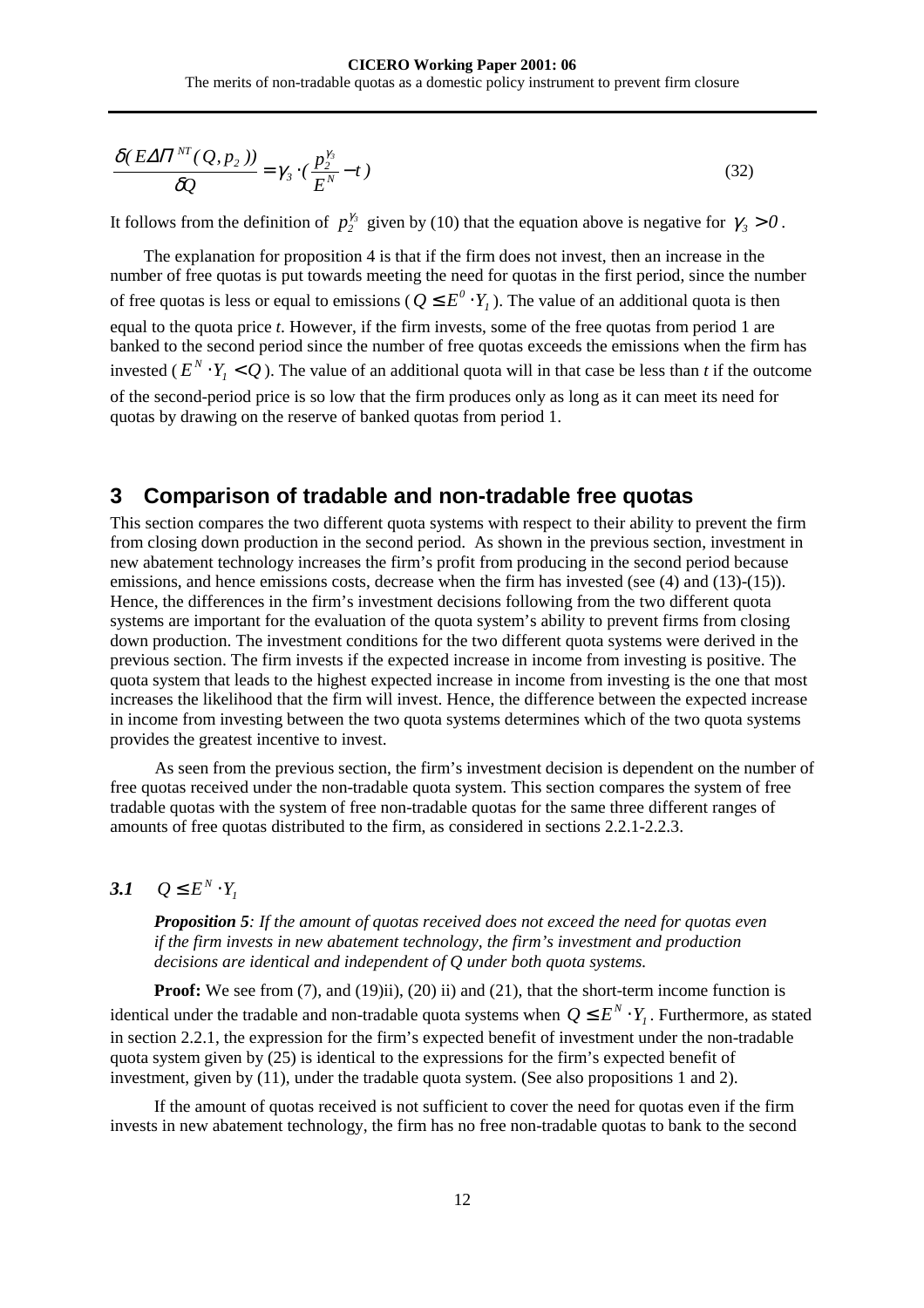<span id="page-15-0"></span>period. In that case, the firm's income in period 2 is independent of the amount of free quotas received in period 1. Whether the free quotas can be sold or not is irrelevant for the firm as long as at the firm is a net buyer of quotas.

#### *3.2*  $E^0 \cdot Y_i < Q$

To highlight the difference between the two quota systems, it is useful to divide the number of quotas that exceeds the emissions in period 1 into two parts. The expression  $(Q - E^0 \cdot Y_I)$  represents the surplus of quotas in period 1 prior to investment in abatement technology, whereas  $(E^0 - E^N) \cdot Y_I$ represents the additional surplus if investment is implemented.

When the number of free quotas exceeds the firm's emission prior to investment, it follows from [\(11\)](#page-8-0) and [\(28\)](#page-12-0) that the difference between the expected benefit of investment under the tradable quota system and the expected benefit of investment under the non-tradable quota system, that is  $E\Delta \Pi^{TQ}(\mathcal{Q}, p_{_2})$   $E\Delta \Pi^{NT}(\mathcal{Q}, p_{_2})$  $\Delta \Pi^{TQ} (Q, p_2) - E \Delta \Pi^{NT} (Q, p_2)$ , is given by

$$
\gamma_2 \cdot \left[ (p_2^{\gamma_2} - t \cdot E^0) \cdot (Q - E^0 \cdot Y_1) \right] + \gamma_3 \cdot \left[ (t - \frac{P_2^{\gamma_3}}{E^N}) \cdot (E^0 - E^N) \cdot Y_1 - p_2^{\gamma_3} \cdot (Q - E^0) \cdot (\frac{1}{E^N} - \frac{1}{E^0}) \right]
$$
(33)

From (33), and the model section, we obtain propositions 6 through 10:

*Proposition 6: One cannot in general say whether the tradable quota system or the nontradable quota system makes it more likely that the firm invests when*  $E^0 \cdot Y_i < Q$ . This *depends on the probability distribution of the second period price, the number of quotas distributed free of charge and the emission reduction following from the investment.* 

*Proof:* Let the term within the square brackets that is multiplied by  $\gamma_2$  be denoted the first term of (33), and let the term within the square brackets that is multiplied by  $\gamma_3$  be denoted the second term. The first term of (33) cannot be negative since  $p_2^{\gamma_2} \le t \cdot E^0$ . The second term of (33) can be positive

or negative depending on whether the absolute value of  $(t - \frac{F_2}{F_N}) \cdot (E^0 - E^N) \cdot Y_1$  $\frac{2}{r^N}$  )  $\cdot$  (  $E^0$  –  $E^N$ )  $\cdot$   $Y$ *E*  $(t-\frac{P_2^{y_3}}{P_3^{y}})\cdot(E^0-E^N)\cdot Y_t$  exceeds

$$
p_2^{\gamma_3} \cdot (Q - E^0) \cdot (\frac{1}{E^N} - \frac{1}{E^0}).
$$

To interpret proposition 6, the two terms of (33) are discussed separately. The first term of (33) is the difference in income from investing if the outcome of the second period price is characterized  $\text{by } t \cdot E^N \leq p_2 \leq t \cdot E^0$ . Hence, the firm produces throughout the entire period if it has invested. The difference between the two systems follows from how investment within the non-tradable quota system can increase the firm's value of the surplus of quotas prior to investment, that is  $(Q - E^0 \cdot Y_1)$ . When the quotas are tradable, the firm's benefit from receiving a surplus of quotas prior to investment equals  $t \cdot (Q - E^0 \cdot Y_1)$ , whether the firm produces in the second period or not. (The surplus of quotas can be sold in period 1.) However, when the quotas are non-tradable, the firm can only benefit from the surplus of quotas received in period 1if it produces in period 2. If the firm invests, the value of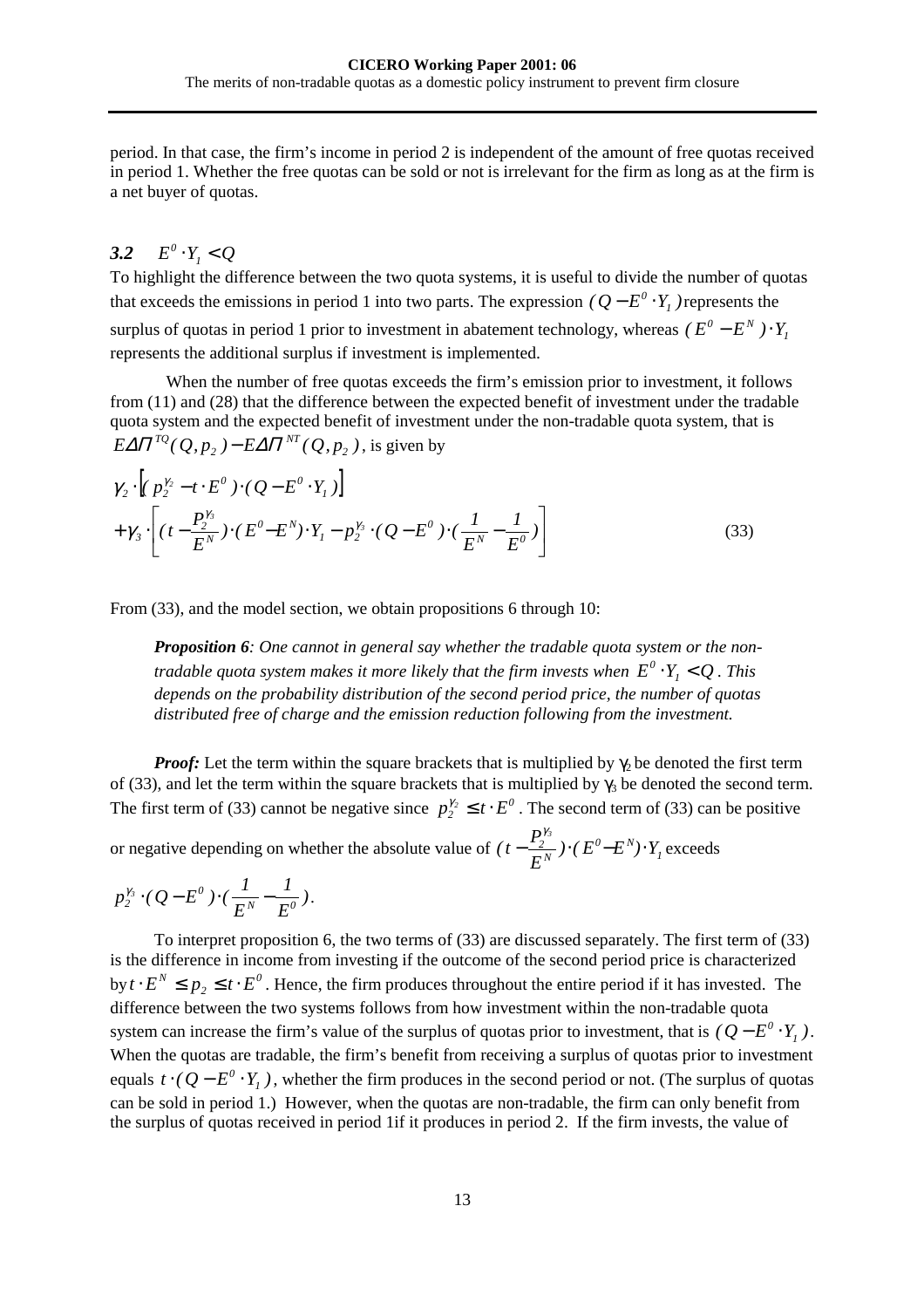these quotas equals  $t \cdot (Q - E^0 \cdot Y_1)$  in period 2. If the firm does not invest, the value of these quotas equals the profit achieved in the second period by producing until the reserve of banked quotas is exhausted ( $\bar{y}_2$ ( $Q$ , $E^0$ ) years). When  $p_2 < t \cdot E^0$ , the second period value of the surplus of free quotas in the first period, prior to investment, is higher when the firm has invested than when it has not. Note that the impact of investment on the *increase* in banked quotas under the non-tradable quota system, that is  $(E^0 - E^N) \cdot Y_1$ , does not lead to any differences between the two systems for *0*  $t \cdot E^N \leq p_2 \leq t \cdot E^0$ .

The second term of [\(33\)](#page-15-0) expresses the difference in increased income from investing between the two systems when  $p_2 < t \cdot E^N$ . Hence, the profit of producing in the second period if the firm has to pay for the quotas is negative. In that case, the difference in increased income from investing between the two systems consists of two effects with an opposite sign. One of the effects relates to the increase in banked quotas resulting from investing  $(E^{0} - E^{N}) \cdot Y_{I}$ , and the other relates to the value of the initial surplus of quotas before investment takes place  $(Q - E^0 \cdot Y_1)$ .

A firm that receives tradable quotas will close down production in the second period when  $p_2 < t \cdot E^N$ . The total benefit from investing would in that case be  $t \cdot (E^0 - E^N) \cdot Y_1$ . When the quotas are non-tradable, the firm must produce in the second period to receive any profit from the surplus of quotas in the first period. The value of the increase in banked quotas resulting from investing equals  $\frac{p_2}{F^N} \cdot (E^0 - E^N) \cdot Y_1$  $\frac{2}{N}\cdot$  *(*  $E^{0}-E^{N}$  *)*  $\cdot$   $Y$ *E*  $p_{\overline{\lambda}}^{y_3}$  · ( $E^0 - E^N$ ) ·  $Y_i$  under a non-tradable quota system and is hence less than under the tradable quota regime for  $p_2 < t \cdot E^N$ . This effect makes it *cet. par.* less profitable to invest under the non-tradable quota regime than under the tradable quota regime. The smaller  $p_2$ , the smaller is this part of the benefit of investment under the non-tradable quota system.

However, if the firm has invested, the profit from spending the first-period surplus of quotas (prior to investment)  $(Q - E^0 \cdot Y_I)$  in the second period is larger than when no investment is made. Since the firm emits less when it has invested, the banked surplus of quotas prior to investment from period 1 implies that it can produce for more years in the second period without having to buy quotas.

This part of the benefit from investing is hence given by  $p_2^{\gamma_3} \cdot (Q - E^0) \cdot \left[ \frac{1}{E^N} - \frac{1}{E^0} \right]$  $2^{\sim}$  (2  $E$  )  $E$ <sup>N</sup>  $E$ *1 E*  $p_2^{\gamma_3} \cdot (Q - E^0) \cdot \left[ \frac{1}{-\gamma} - \frac{1}{\gamma} \right]$ . This effect will

*cet. par.* make it more profitable to invest under a non-tradable quota regime than under a tradable quota regime.

*Proposition 7: There is no difference regarding a firm's investment and production decision under tradable or non-tradable quota systems when the firm is certain that the second period price is sufficiently high to ensure that it is profitable to continue production throughout the entire second period irrespective of any investment in the first period. The firm invests and produces the whole second period under both systems.* 

**Proof:** If the firm is certain that it is profitable to produce the entire second period whether or not it has invested in the first period, then  $\gamma_1 = 1$ . If  $\gamma_1 = 1$ , then  $\gamma_2 = \gamma_3 = 0$  because  $\gamma_1 + \gamma_2 + \gamma_3 = 1$ . The difference between the expected benefit of investment under the tradable quota system and the expected benefit of investment under the non-tradable quota system expressed by [\(33\)](#page-15-0) hence equals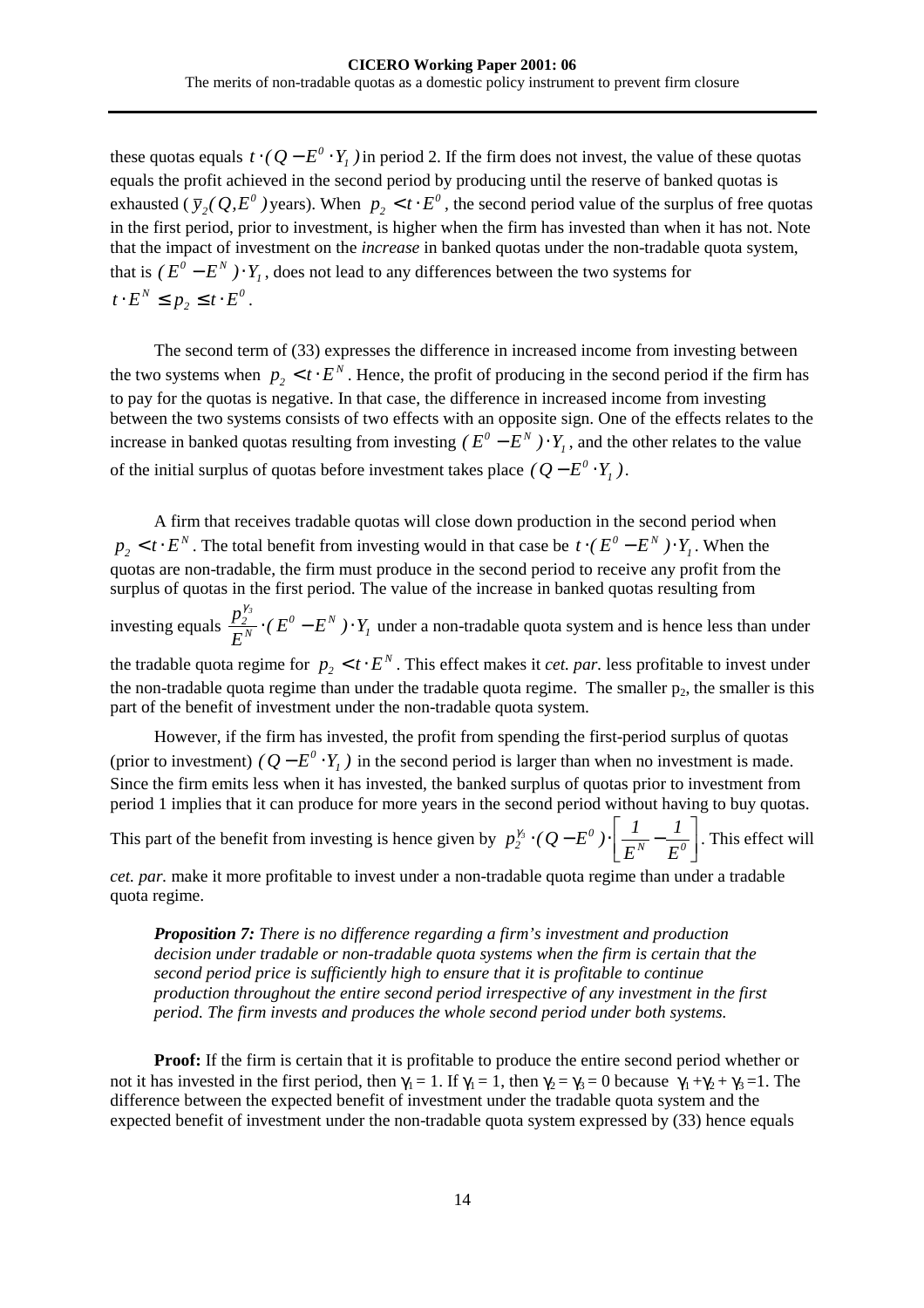<span id="page-17-0"></span>zero when  $\gamma_1 = 1$ . Equations (2), (11) and (28) ensure that the firm invests under both systems, and it follows from the [\(4\)](#page-7-0) and [\(15](#page-9-0)[\) th](#page-6-0)[at the](#page-8-0) fir[m pro](#page-12-0)duces the entire second period when  $t \cdot E^0 < p_2$ .

The explanation for proposition 7 is that the difference between the tradable and the nontradable quota systems is that the firm does not accrue the benefit from the surplus of quotas from period 1 before the second period, in terms of banked quotas under the latter system. When it is profitable for the firm to produce in the second period, whether or not it has invested, the value of the banked quotas equals the number of banked quotas multiplied by the quota price. Under the tradable quota system, if the firm invests in abatement technology, it receives the income from reduced emissions in the first period in the same period. The income is received in terms of tradable quotas. The total increased short-term profit over both periods is equal between the two different quota systems, but distributed differently over periods.

*Proposition 8: The larger the initial amount of allocated quotas, the more likely that the non-tradable quota system to a larger extent than the tradable quota system will induce the firm to invest when*  $E^0 \cdot Y_i < Q$ .

**Proof:** We see from [\(33\)](#page-15-0) that the difference in benefit from investing between the two different quota systems decreases in Q. See also propositions 1 and 3.

*Proposition 9: The larger the initial allocation of free quotas, the greater the likelihood that during the second period the firm will remain competitive under the non-tradable quota system than under the tradable quota system ( for*  $E^0 \cdot Y_1 < Q$  ).

**Proof:** See proposition 8. And as demonstrated in the model section [\(\(4\)](#page-7-0) and [\(14\)-\(15\)](#page-9-0)), investment in period 1increases the profit of producing during the second period under both systems and hence make it more likely that it is profitable to produce throughout the entire second period if the firm has invested.

*Proposition 10: Even if it is not profitable for a firm to produce throughout the entire second period, a larger initial allocation of free non-tradable quotas implies that the firm will continue production for more years in the second period than it would if the quotas were tradable (for*  $E^0 \cdot Y_i < Q$ ).

**Proof:** We see from [\(13\)](#page-9-0) that  $\bar{y}_2(Q, E^0)$  is increasing in Q for  $E^0 \cdot Y_1 < Q$ . The production condition under the tradable quota system, given by [\(4\),](#page-7-0) states that the firm will close down production in period 2 if it is not profitable to produce throughout the entire period.

#### 3.3  $E^N \cdot Y_1 < Q \le E^0 \cdot Y_1$  $E^N \cdot Y_i < Q \leq E^0 \cdot Y$

When the number of free quotas allocated is less than the initial emissions prior to investment, but larger than emissions after the investment has been implemented, the difference between the expected benefit of investment under the tradable quota system and the expected benefit of investment under the non-tradable quota system, that is  $\mathit{E\Delta}\Pi^{TQ}(\mathcal{Q},p_{_2}) - \mathit{E\Delta}\Pi^{NT}(\mathcal{Q},p_{_2})$  $\Delta \Pi^{TQ}(Q, p_2) - \text{E} \Delta \Pi^{NT}(Q, p_2)$ , is given by

$$
\gamma_3 \cdot \left[ t \cdot \left[ Q - E^N \cdot Y_1 \right] - p_2^{\gamma_3} \cdot \left( \frac{Q - E^N \cdot Y}{E^N} \right) \right] \tag{34}
$$

From  $(34)$  the following propositions are obtained: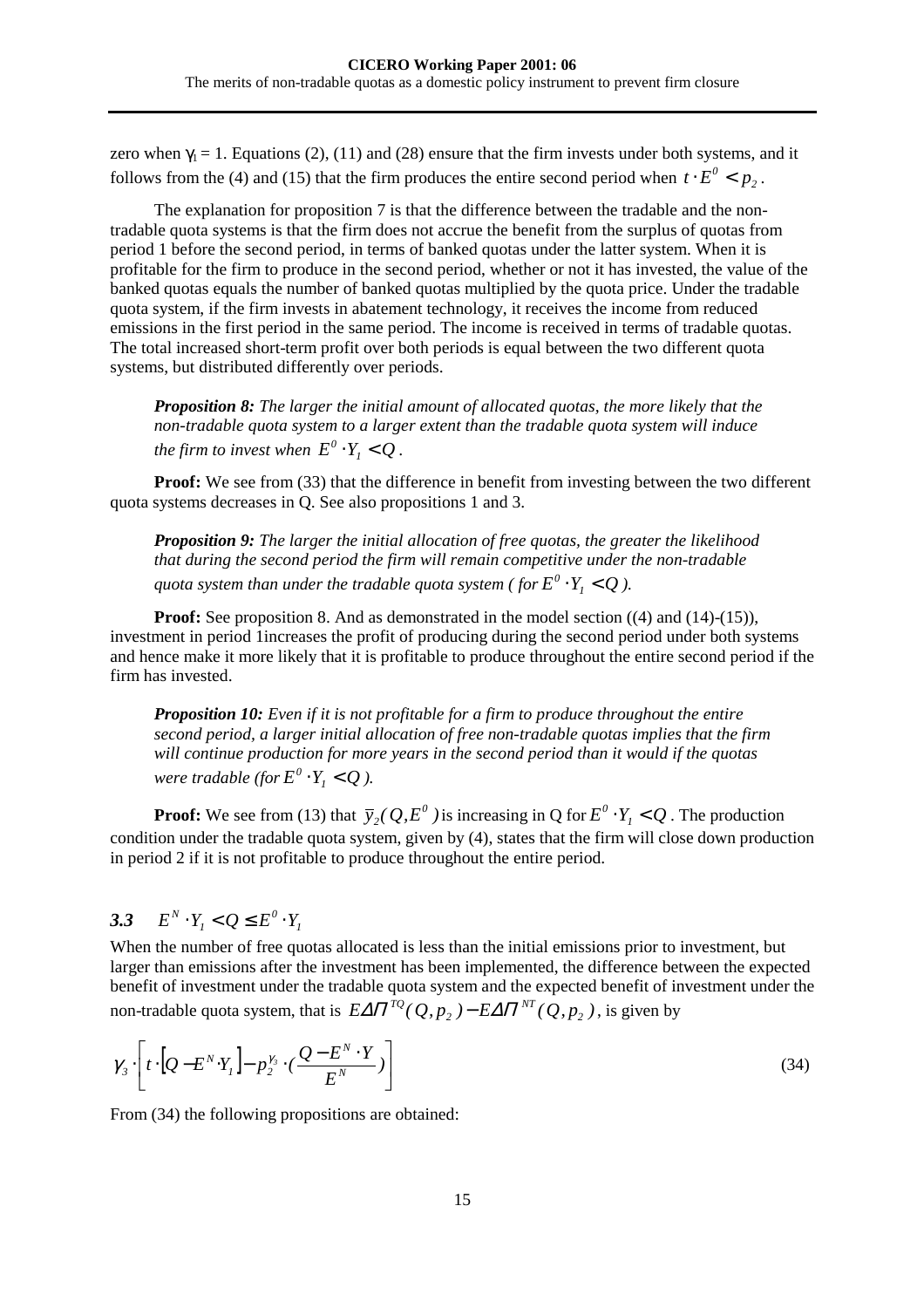<span id="page-18-0"></span>*Proposition 11: It is less likely that the firm will invest under the non-tradable quota system than under the tradable quota system when*  $E^N\cdot Y_{_I} < Q \leq E^0\cdot Y_{_I}$  $E^N \cdot Y_i < Q \leq E^0 \cdot Y_i$ . It is therefore *also less likely that it will be profitable for the firm to continue production throughout the entire second period under the non-tradable quota system than under the tradable quota system.* 

**Proof:** The expression given by [\(34\)](#page-17-0) is negative since  $p_2^{r_3} < t \cdot E^N$ . As demonstrated in the model section [\(\(4\)](#page-7-0) and [\(14\)-\(15\)\)](#page-9-0), investment in period 1increases the profit of producing in the second period under both systems, and hence make it more likely that it is profitable to produce the whole second period.

As argued in the previous section it is the increased benefit of the surplus of quotas prior to investment from the first period,  $(Q - E^0 \cdot Y_I)$ , that can make the investment more profitable under the non-tradable quota system than under the tradable quota system. If  $E^N \cdot Y_i < Q \leq E^0 \cdot Y_i$  $E^N \cdot Y_i < Q \leq E^0 \cdot Y_i$ , then a firm that has not implemented the investment in period 1 has no surplus of quotas to bank to period 2.

Hence the investment in period 1 will not increase the second period profit of the banked surplus of quotas prior to investment from period 1.

*Proposition 12:* As long as  $E^N \cdot Y_i < Q \leq E^0 \cdot Y_i$  $E^N \cdot Y_i < Q \leq E^0 \cdot Y_i$ , an increase in Q increases the *difference between the benefit of investment under the two different quota systems.* 

**Proof:** The expression given by [\(34\)](#page-17-0) is decreasing in Q since  $p_2^{r_3} < t \cdot E^N$ . See also propositions 1 and 4.

# **4 Concluding remarks**

The purpose of this paper has been to compare a tradable quota system with a non-tradable quota system when it comes to their impact on firms' investment and production decisions. The main conclusion that can be drawn here is that, when banking is permitted, it remains unclear whether or not a non-tradable quota system provides less incentive to invest in abatement technology than does a tradable quota system. Whether the tradable quota system or the non-tradable quota system makes it more likely that the firm invests in abatement technology and continues production depends on the probability distribution of the second period price and the number of quotas distributed free of charge.

This paper has shown that the two systems provide equal incentives to invest in abatement technology and produce during the second period if the amount of free quotas is small – that is, less than the level of emissions if the abatement option is implemented – or if the firm knows that will be profitable to produce in the second period regardless of whether or not it has invested in abatement technology.

The firm will be more likely to invest in new abatement technology under the tradable quota system than under the non-tradable quota system if the amount of free quotas exceeds the level of emissions that will occur if the abatement option is implemented but is less than the initial amount of emissions prior to investment. However, if the amount of free quotas is larger than the firm's emission before the abatement option is implemented, the firm's expected profit of investment may be larger under the non-tradable quota system than under the tradable quota system. The larger the amount of free quotas allocated in the first period, the more likely is it that the firm implements investment in abatement technology under the non-tradable quota system. And the more likely is it that the firm is competitive also in subsequent periods.

This paper has demonstrated that it is the fact that investment in abatement technology in the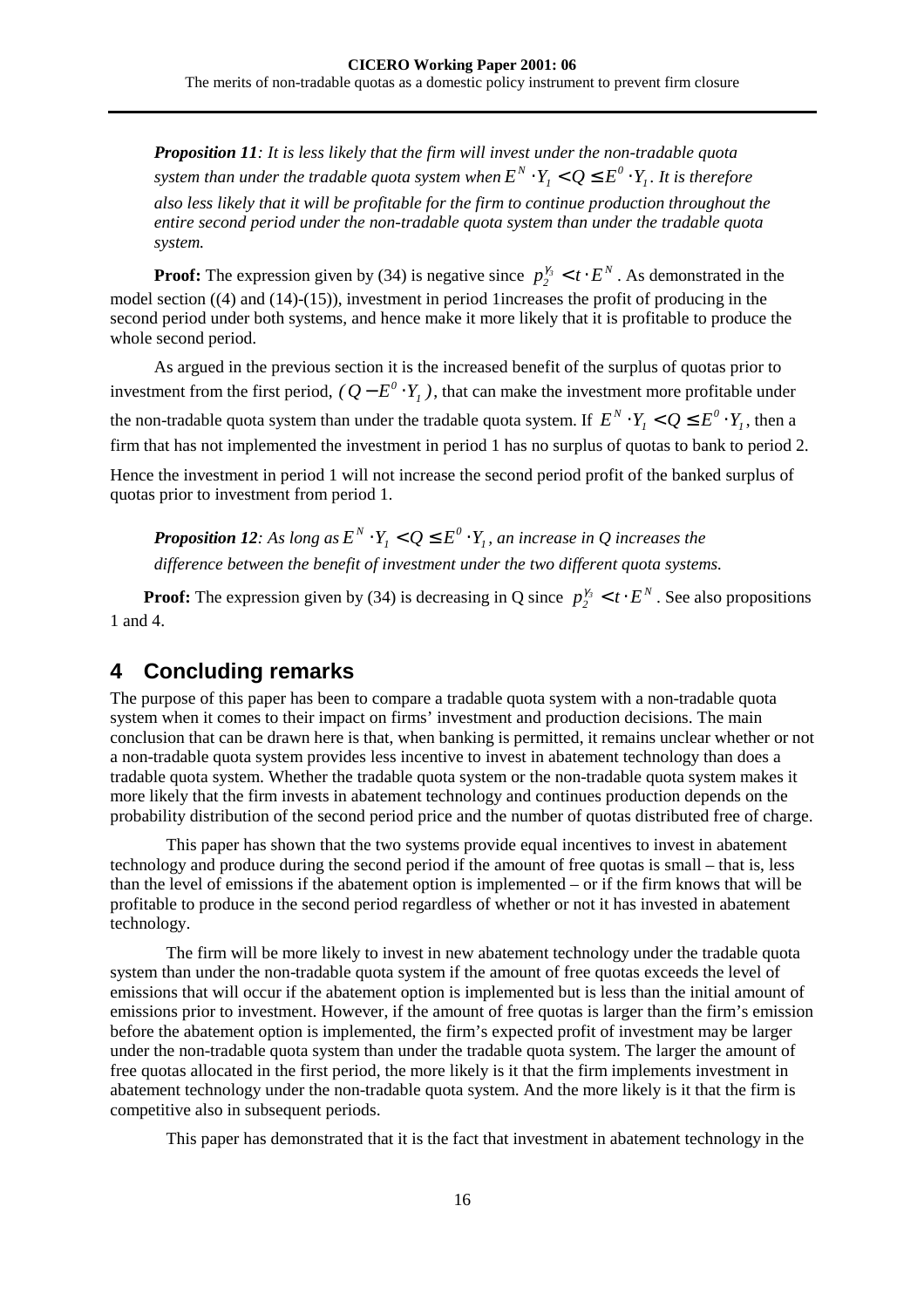first period increases the value of the surplus of quotas from period 1 that can make it more likely for a firm to invest under a non-tradable quota system than a tradable quota system. The investment decision in the first period is an irreversible decision that influences the emissions cost over both periods. If the firm's abatement option in the first period did not affect the second period emissions, the expected increase in profit from abatement in the first period would always be higher under the tradable quota system than under the non-tradable quota system. Hence, if the firm's abatement option is to reduce emissions through, for instance, a fuel switch that only increases annual production costs as long as the abatement option is sustained, the firm's incentive to implement the abatement option is less under a non-tradable quota system than under tradable quota system. However, even though it is less likely that the firm in that case will abate under the non-tradable quota system, it is more likely that the firm will continue production for a longer period. Although the second period price does not cover the production cost if the firm has to pay for the quotas, the firm will also produce for some part of the second period until it has exhausted its reserve of banked quotas from the first period.

Some of the assumptions we have made in this paper can only be justified if the lengths of the two periods considered  $(Y_1$  and  $Y_2$ ) do not differ considerably. If the number of years in  $Y_2$  is sufficiently larger than the number of years in period 1, it is less likely to be unprofitable to invest in the second period (as assumed in [\(2\)](#page-6-0) i)) if the investment is profitable if the firm produces in both periods (as assumed in [\(2\)](#page-6-0) ii). If it is profitable to invest in period 2, it is more likely that the firm will postpone the investment to the second period if the free quotas are non-tradable than if they were tradable. If the investment option is profitable in the second period, the investment in the first period has no effect on the short-run profit in the second period, because the investment will be implemented if the firm produces. The decision to "not invest" in the first period is in that case not irreversible. Since it was the irreversibility of the investment decision in period 1 that could lead to higher probability for investment when the free quotas were non-tradable, it will always be more likely that the firm will invest under the tradable quota regime when it is profitable to invest in the second period if the firm continues production in that period.

It has also been assumed here that the number of years in which the firm can meet its need for quotas in period 2 by drawing on banked quotas from the previous period is less than then number of years in period 2. That is,  $\bar{y}_2(Q, E^N) < Y_2$ . If  $Y_2$  is very small compared to  $Y_1$ , it is less likely that this assumption is satisfied. If the assumption is not satisfied, the incentives for investment under the non-tradable quota system would be reduced because the firm would not able to utilize all the banked quotas from period 1 even if it produces throughout the entire second period.

This paper has compared a system where the quotas given free of charge are non-tradable with a system where the free the quotas are tradable. Both systems imply that the domestic fulfillment of a climate agreement is not cost effective. Firms that no longer produce with a positive profit continue production because of the free quotas, which is indeed the purpose of the free quotas. Within the model used in this paper, the number of free quotas allocated is identical under both systems. As shown in the paper, the two different systems may lead to some differences regarding the firm's investment in abatement technology in the period they receive free quotas and production decision in the years thereafter. In the choice of free-quota system, the regulator would probably also put weight on the differences in transaction costs. An advantage of the non-tradable quota system is that the transaction costs and possible inefficiencies resulting from the problems with conditional allocation of tradable quotas, as discussed in the introduction, can be significantly reduced.